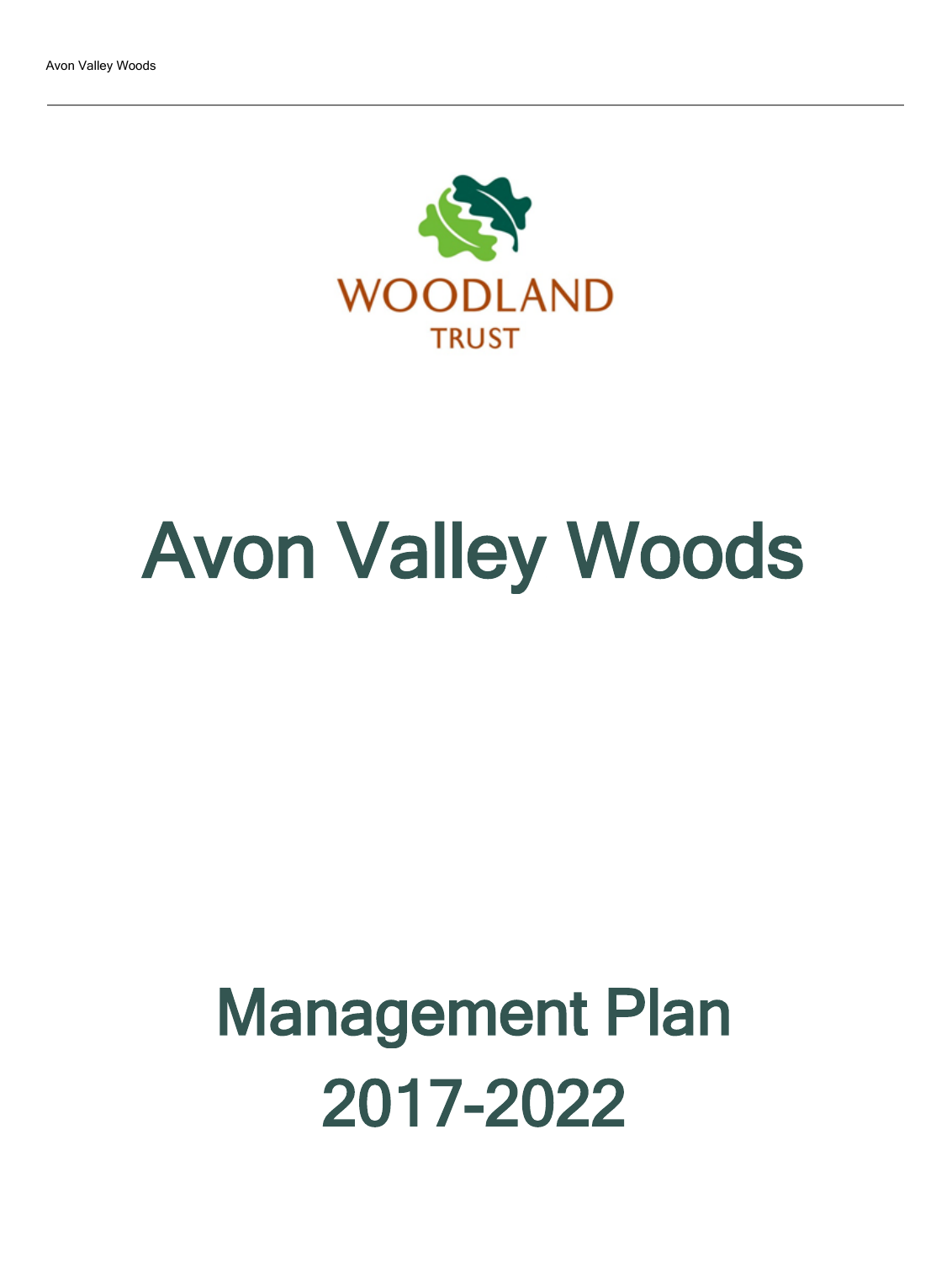#### MANAGEMENT PLAN - CONTENTS PAGE

## ITEM Page No.

Introduction

Plan review and updating

#### Woodland Management Approach

**Summary** 

- 1.0 Site details
- 2.0 Site description
	- 2.1 Summary Description
	- 2.2 Extended Description
- 3.0 Public access information
	- 3.1 Getting there
	- 3.2 Access / Walks
- 4.0 Long term policy
- 5.0 Key Features
	- 5.1 Ancient Woodland Site
	- 5.2 Mixed Habitat Mosaic
	- 5.3 Connecting People with woods & trees
	- 5.4 Orchard
- 6.0 Work Programme
- Appendix 1: Compartment descriptions
- Appendix 2: Harvesting operations (20 years)
- **Glossary**

## MAPS

Access Conservation Features Management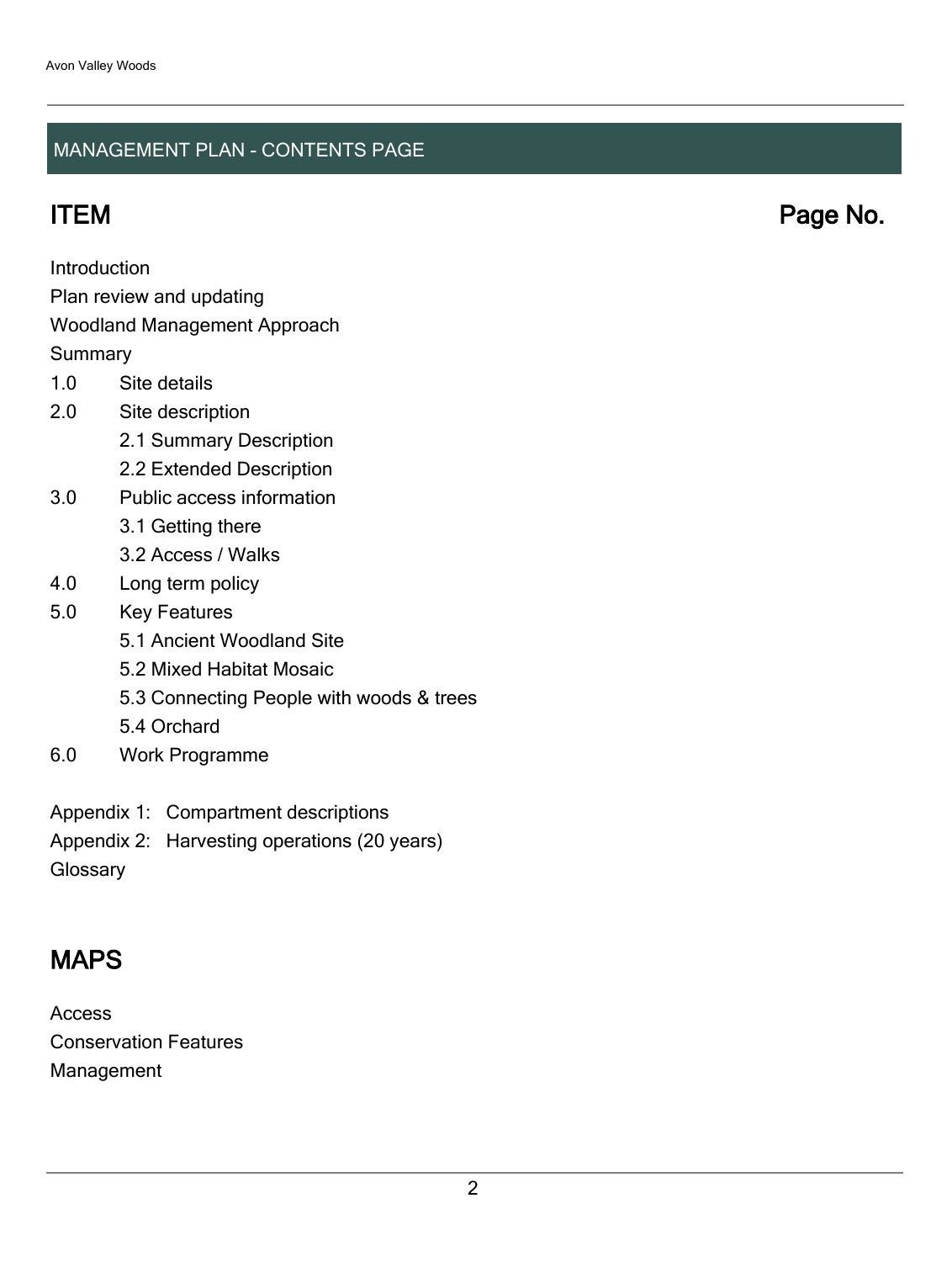## THE WOODLAND TRUST

## INTRODUCTION

The Trust's corporate aims and management approach guide the management of all the Trust's properties, and are described on Page 4. These determine basic management policies and methods, which apply to all sites unless specifically stated otherwise. Such policies include free public access; keeping local people informed of major proposed work; the retention of old trees and dead wood; and a desire for management to be as unobtrusive as possible. The Trust also has available Policy Statements covering a variety of woodland management issues.

The Trust's management plans are based on the identification of Key Features for the site and setting objectives for their management. A monitoring programme (not included in this plan) ensures that these objectives are met and any necessary management works are carried out.

Any legally confidential or sensitive species information about this site is not included in this version of the plan.

## PLAN REVIEW AND UPDATING

The information presented in this Management plan is held in a database which is continuously being amended and updated on our website. Consequently this printed version may quickly become out of date, particularly in relation to the planned work programme and on-going monitoring observations. Please either consult The Woodland Trust website [www.woodlandtrust.org.uk](http://www.woodlandtrust.org.uk/) or contact the Woodland Trust [\(wopsmail@woodlandtrust.org.uk](mailto:wopsmail@woodlandtrust.org.uk)) to confirm

details of the current management programme.

There is a formal review of this plan every 5 years and a summary of monitoring results can be obtained on request.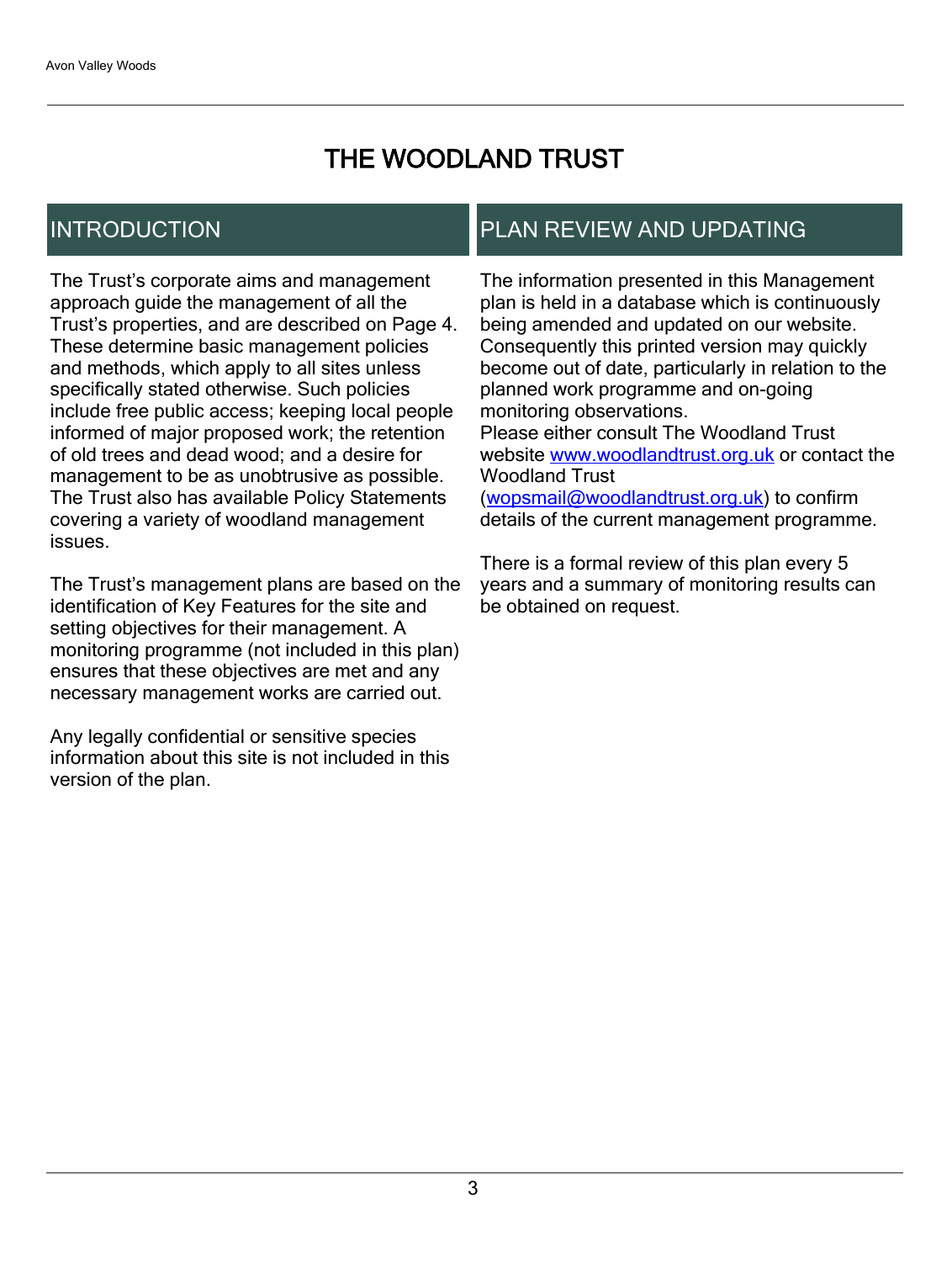## WOODLAND MANAGEMENT APPROACH

The management of our woods is based on our charitable purposes, and is therefore focused on improving woodland biodiversity and increasing peoples' understanding and enjoyment of woodland. Our strategic aims are to:

- Protect native woods, trees and their wildlife for the future
- Work with others to create more native woodlands and places rich in trees
- Inspire everyone to enjoy and value woods and trees

All our sites have a management plan which is freely accessible via our website [www.woodlandtrust.org.uk.](http://www.woodlandtrust.org.uk/) Our woods are managed to the UK Woodland Assurance Standard (UKWAS) and are certified with the Forest Stewardship Council® (FSC®) under licence FSC-C009406 and through independent audit.

In addition to the guidelines below we have specific guidance and policies on issues of woodland management which we review and update from time to time.

We recognise that all woods are different and that the management of our sites should also reflect their local landscape and where appropriate support local projects and initiatives. Guidelines like these provide a necessary overarching framework to guide the management of our sites but such management also requires decisions based on local circumstances and our Site Manager's intimate knowledge of each site.

The following guidelines help to direct our woodland management:

- 1. Our woods are managed to maintain their intrinsic key features of value and to reflect those of the surrounding landscape. We intervene when there is evidence that it is necessary to maintain or improve biodiversity and to further the development of more resilient woods and landscapes.
- 2. We establish new native woodland using both natural regeneration and tree planting, but largely the latter, particularly when there are opportunities for involving people.
- 3. We provide free public access to woods for quiet, informal recreation and our woods are managed to make them accessible, welcoming and safe.
- 4. The long term vision for our non-native plantations on ancient woodland sites is to restore them to predominantly native species composition and semi-natural structure, a vision that equally applies to our secondary woods.
- 5. Existing semi-natural open-ground and freshwater habitats are restored and maintained wherever their management can be sustained and new open ground habitats created where appropriate.
- 6. The heritage and cultural value of sites is taken into account in our management and, in particular, our ancient trees are retained for as long as possible.
- 7. Woods can offer the potential to generate income both from the sustainable harvesting of wood products and the delivery of other services. We will therefore consider the potential to generate income from our estate to help support our aims.
- 8. We work with neighbours, local people, organisations and other stakeholders in developing the management of our woods. We recognise the benefits of local community woodland ownership and management. Where appropriate we allow our woods to be used to support local woodland, conservation, education and access initiatives.
- 9. We use and offer the estate where appropriate, for the purpose of demonstration, evidence gathering and research associated with the conservation, recreational and sustainable management of woodlands. In particular we will develop and maintain a network of long-term monitoring sites across the estate.
- 10 Any activities we undertake will conform to sustainable forest management principles, be appropriate for the site and will be balanced with our primary objectives of enhancing the biodiversity and recreational value of our woods and the wider landscapes.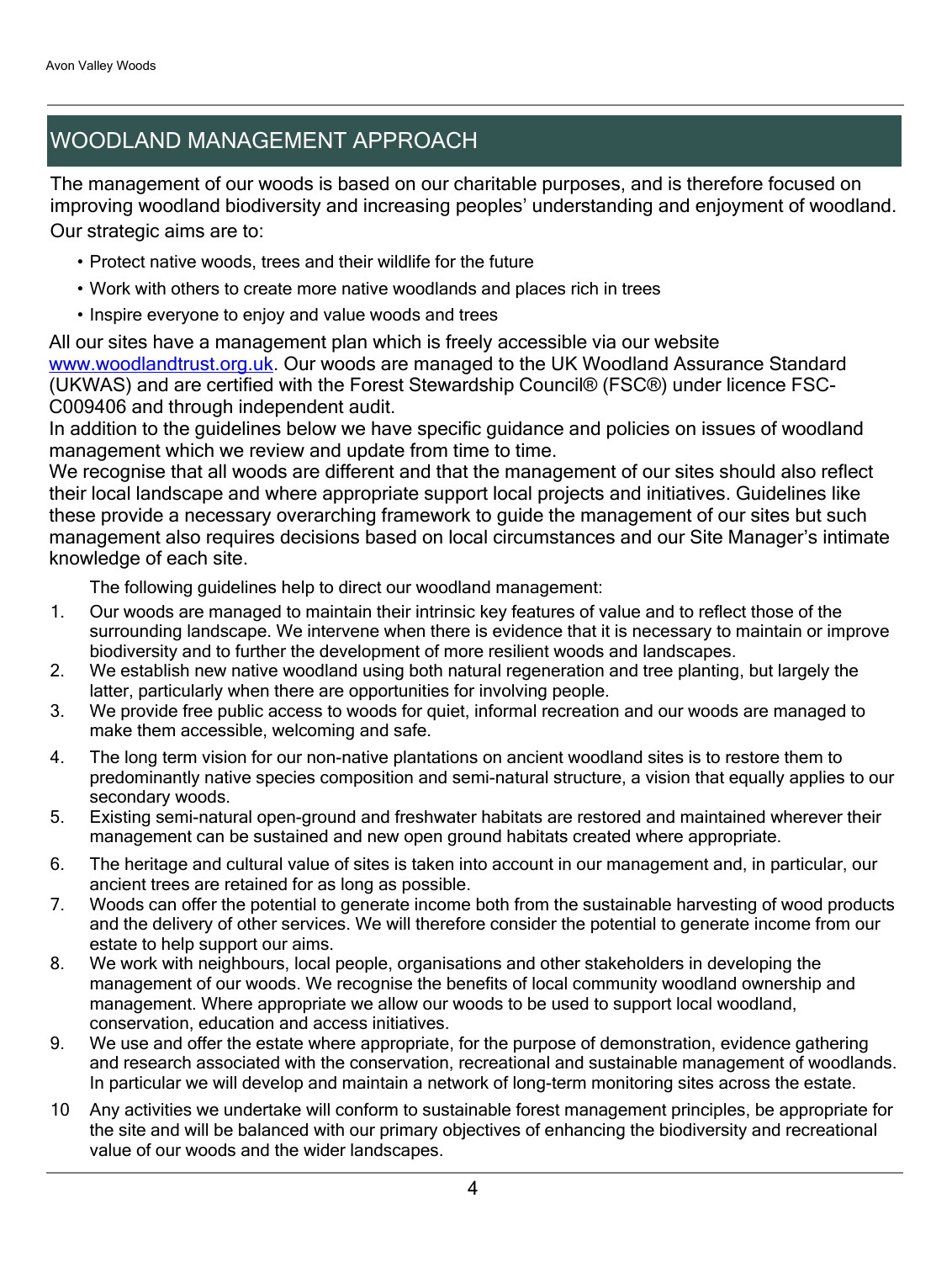## SUMMARY

This public management plan briefly describes the site, specifically mentions information on public access, sets out the long term policy and lists the Key Features which drive management actions. The Key Features are specific to this site - their significance is outlined together with their long (50 year+) and short (5 year) term objectives. The short term objectives are complemented by a detailed Work Programme for the period of this management plan. Detailed compartment descriptions are listed in the appendices which include any major management constraints and designations. A short glossary of technical terms is at the end. The Key Features and general woodland condition of this site are subject to a formal monitoring programme which is maintained in a central database. A summary of monitoring results is available on request.

## 1.0 SITE DETAILS

| Site name:      | Avon Valley Woods                                                                                  |
|-----------------|----------------------------------------------------------------------------------------------------|
| Location:       | Woodleigh                                                                                          |
| Grid reference: | SX732490, OS 1:50,000 Sheet No. 202                                                                |
| Area:           | 139.42 hectares (344.51 acres)                                                                     |
| Designations:   | Ancient Semi Natural Woodland, Ancient Woodland Site, Area of<br><b>Outstanding Natural Beauty</b> |

## 2.0 SITE DESCRIPTION

#### 2.1 Summary Description

As the Trust's first ever purchase, this cluster of diverse woodlands holds a very special place in our hearts. Ancient semi-natural woodland clings to the steep-sided valley of the River Avon, opening up into areas of newer planting and grassy clearings that offer stunning views over the rolling Devon countryside.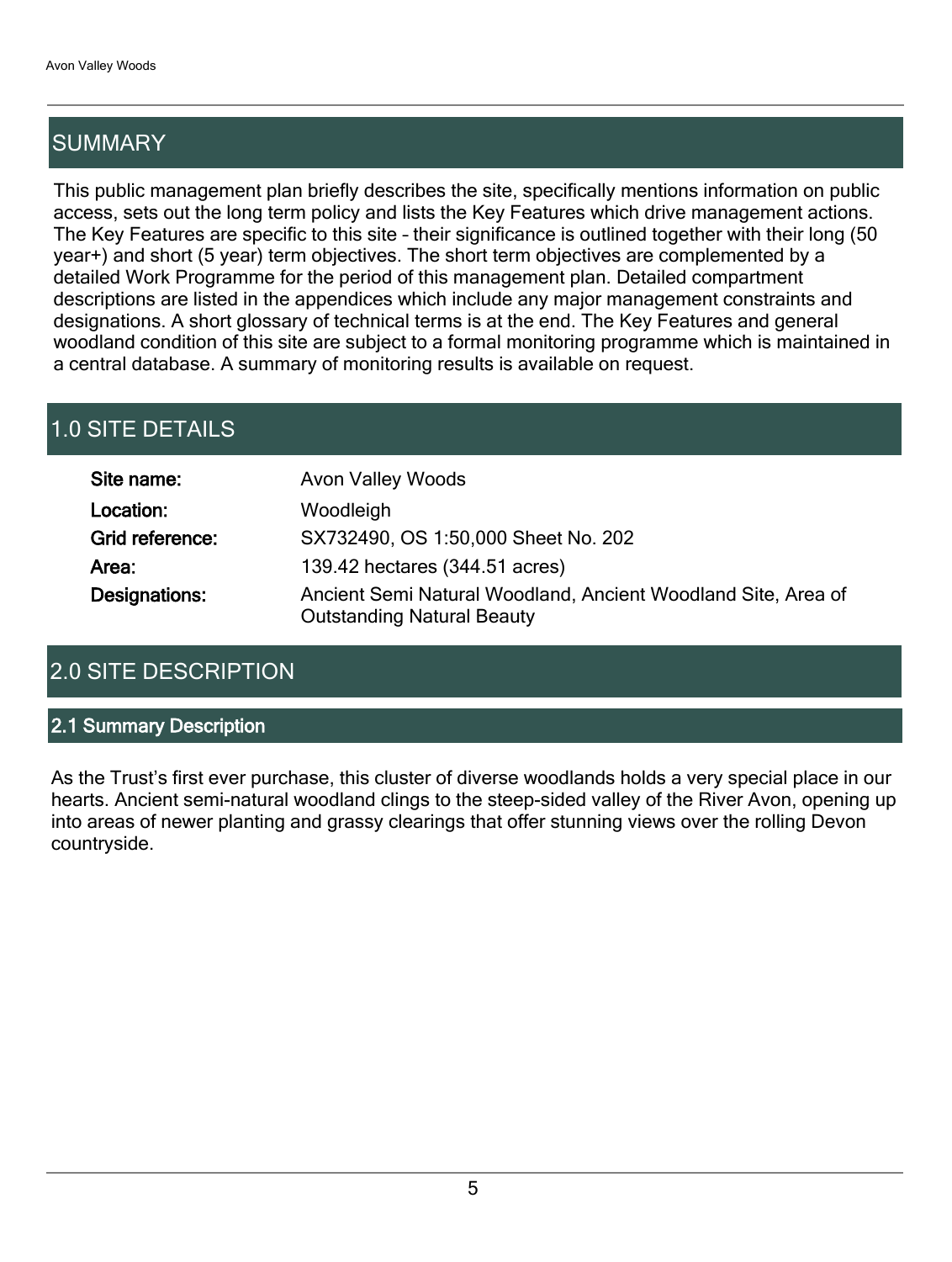#### 2.2 Extended Description

The Avon Valley Woods lie just north of the small hamlet of Woodleigh within the South Devon AONB (National Character Area 151: South Devon) in a landscape described as "inland undulating uplands" and "river valley slopes and coombes". The area is characterised by a farmed plateau of often shallow well drained stony soils lying between the steep wooded river valleys of the Avon and Torr Brook.

The woods are a complex of Aveton, Bedlime, Titcombe, Woodleigh (Avon), Centry and Watkins Woods. Collectively these form 139 hectares of accessible woodland linked by a network of paths and tracks, ranging from ancient semi natural woodland alongside the river Avon, to coniferised areas of ancient woodland planted in the 1960s, and finally extensive areas of recent creation. The important conservation value of these sites is in part recognised by the County Wildlife Status of the ancient semi natural woodland areas.

The woods represent the earliest acquisitions made by Kenneth Watkins, founder of the Woodland Trust and are a living tribute to his vision. The very first wood owned by the Trust was Bedlime which was purchased on the 24th October 1972. At that time the wood had been used widely for shooting and there was a perceived pressure that woods within the valley would be felled and converted to conifer as part of the drive by the government policies and management fashions of the time. These fears provided the initial drive for acquisitions in the valley and the setting up of the Woodland Trust. In August 1973 Dartshill Copse (adjoining Bedlime, and now treated as part of Bedlime), Titcombe Wood and Woodleigh Wood (Avon) were purchased.

The valley of the River Avon is the main landscape feature of the site, the broadleaved and coniferised ancient woodland areas are confined to the banks and the steep valley slopes and the recently planted broadleaved woodland areas found on the level pastoral plateau above the valley.

The Victorian railway that ran through the valley from Loddiswell Station now forms the basis of a level walking route through the valley and links many of the woodlands together until emerging at Topsham Bridge. The site provides one of the largest areas of accessible woodland in the South Devon AONB. The main valley path can be gained from Topsham Bridge and the former Loddiswell Station however, parking is very limited. The valley path is often flooded and although generally level provides a challenging walk. The recently planted woodlands can be accessed from the public highway just north of Woodleigh Village and limited parking is provided at most entrances.

## 3.0 PUBLIC ACCESS INFORMATION

#### 3.1 Getting there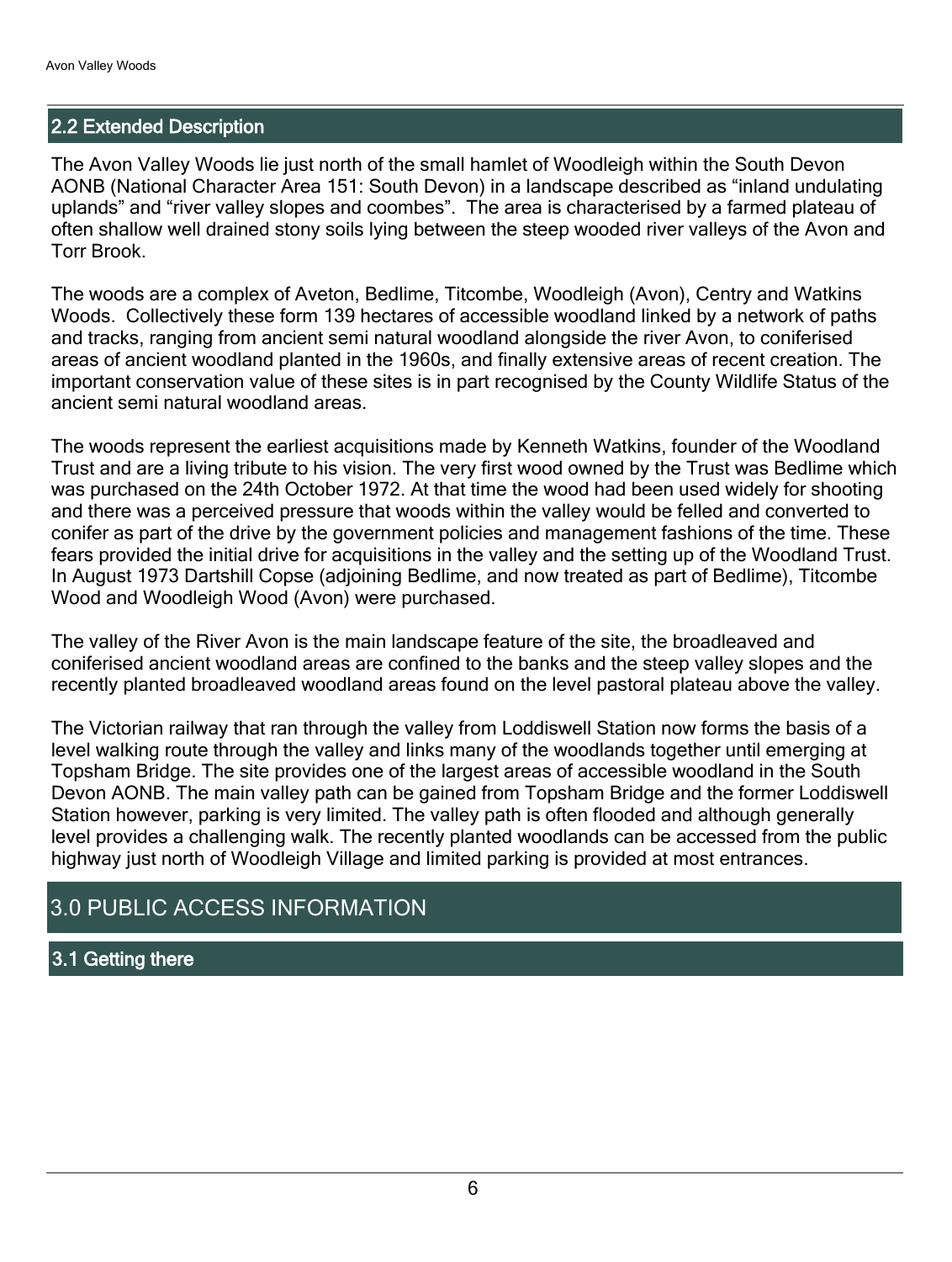By bus: There is a limited service to Loddiswell village, around 2.4km (1.5 miles) away along minor country lanes with no pavements.

By train: The nearest station is at Totnes, 16km (10 miles) north of Watkins Wood.

For up-to-date information on public transport, visit traveline.org.uk (phone 0871 200 22 33) or travelinesw.com.

By car: From the A379 from Modbury or the A381 from Totnes, take the B3194 and then the turning to Loddiswell. Around 1.6km (one mile) along this road, take the turning to Woodleigh on the right, which leads past Loddiswell station. Alternatively, the B3196 runs into Loddiswell from the A38 to the north. From Loddiswelll, follow signs for Woodleigh. The road below Loddiswell station is broad and there is parking for a limited number of vehicles.

(January 2017)

#### 3.2 Access / Walks

There are a number of public footpaths on the site, including routes alongside the River Avon and through the wilder part of the woods. Access to each wood is mostly from surrounding country lanes via step-over stiles, kissing gates or hunting gates.

Aveton Wood in the north can be accessed from Coombe Lane above Topsham Bridge.. There is a network of forest tracks, some of which are up steep slopes. parking at Aveton is currently imforam on the forest track. It is possible to access Titcombe and Woodleigh Woods from Aveton, although the route is steep and rough and it's necessary to cross the river via an old railway bridge (outside Woodland Trust ownership).

Bedlime Wood to the north of the complex has very steep and undulating ground and no maintained paths. Coombe Lane runs alongside the wood for a short distance.

Woodleigh and Titcombe Woods are accessed along a narrow public footpath beside the disused Loddiswell Station in the south, or from Topsham Bridge in the north via a public footpath. This crosses private land before running the one-mile length of both Woodleigh and Titcombe Woods. Springs flowing over the path are crossed by boardwalks but there may be seasonal flooding in places. The path is also uneven and sometimes rocky, making walking challenging. An old railway (not in Woodland Trust ownership), currently used as a permissive path, runs throughout the valley and is often parallel to the public footpath.

Access to Watkins Wood and Centry Wood is directly from the lane running north from Woodleigh village. Entrances on the permissive and public bridleway routes have field and hunting gates, while the footpaths have kissing gates. There is currently formal car parking for 2 cars on the western side of the rod, although many cars park on the road verges. There is a step-over stile access to Bartlands field to the north-east. Paths and rides crossing the site are uneven and steep in places.

There is one public bridleway on the site crossing the northern section of Watkins Wood. This route follows a sunken farm lane with an uneven, sometimes rocky surface. Other permissive bridleways exist around the boundaries but wet ground makes access difficult at times.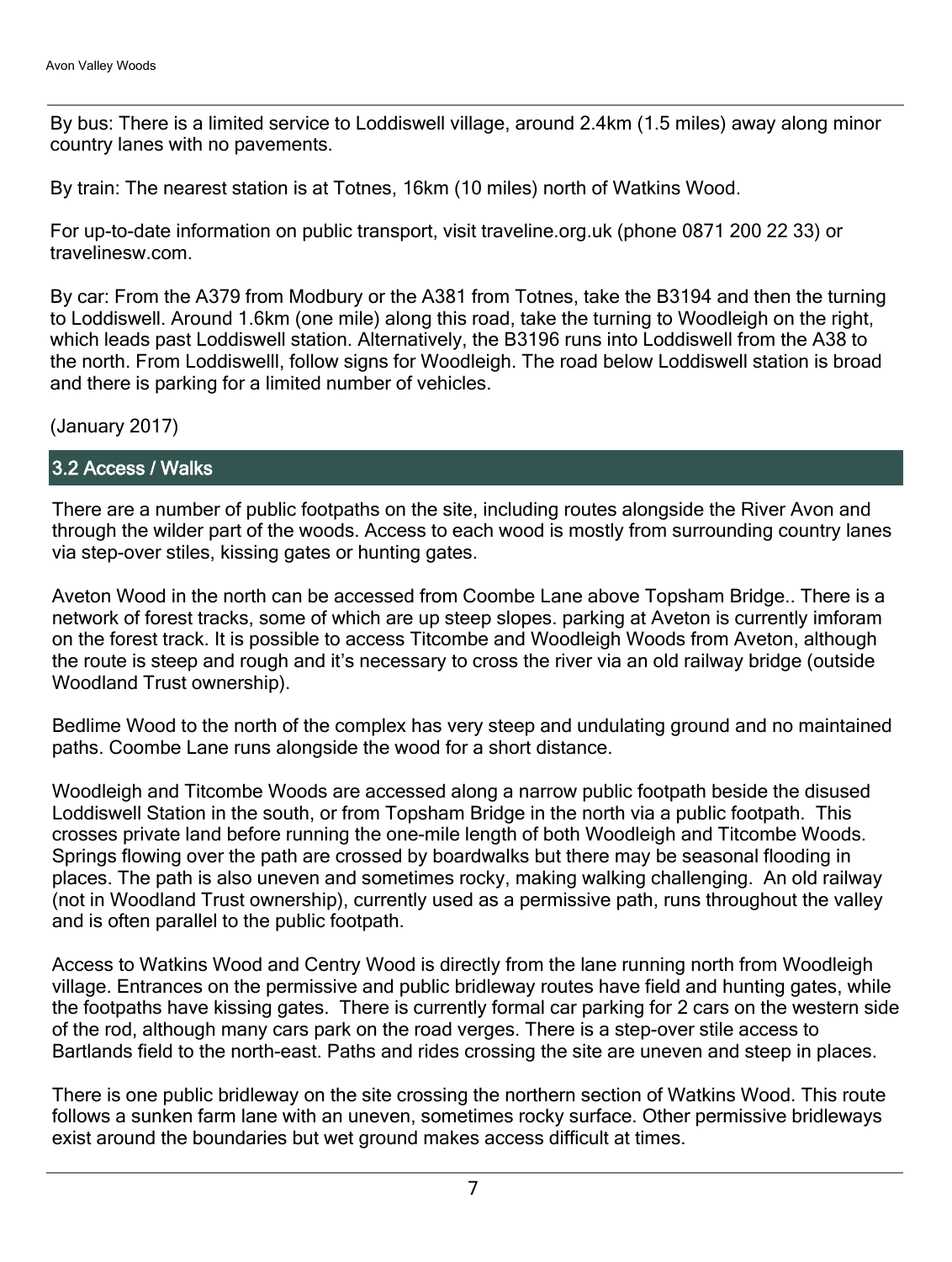## 4.0 LONG TERM POLICY

The majority of the Ancient Semi Natural Woodland (Bedlime, Titcombe and Woodleigh) will be left to allow natural process to dominate with the intention to create old growth stands of varied canopy structure in an equilibrium of decline and re-growth. However as there may be long term limitations to this approach including declining light levels through a lack of wind throw or other natural process, increasing percentages of non-natives such as beech and sycamore and the more extensive regeneration of holly. Holly and other invasive shrubs will be controlled as necessary.

Aveton Wood will be slowly reverted to broad leaf woodland following the Woodland Trust's 'Plantation on Ancient Woodland' restoration methods, focusing on thinning to maintain light levels by the slow removal of non-natives and securing the development and restoration of largely native woodland cover . Those areas that were clear felled due to Phytophthora ramorum and restocked in 2013 /14 will be managed as continuous cover woodland with little intervention in the foreseeable future, other than ride edge management.

Watkins Wood will be a broad leaf woodland with wide rides and large open grassy areas, with a diverse structure and flora. Grazing will be a major tool in managing much of the area at a low intensity. The woodland closest to Woodleigh village (parts of Watkins East and Centry Wood) will be managed as continuous cover woodland with some coppicing on ride edges and thinning as necessary, however the onset of ash die back may mean that thinning is not required.

The large hedgerows will be managed through hedge laying on along cycle.

The orchard in Centry Wood will be a large orchard with many local varieties, used by people as a free resource of fruit and for educational purposes.

The Avon Valley Woods will have an expanded range of people visiting the woodland, through the organisations 'Welcoming Sites' Programme, with greater promotion and access resources including appropriate levels of car parking. Community groups will be encouraged to use the area and actively take part in its management.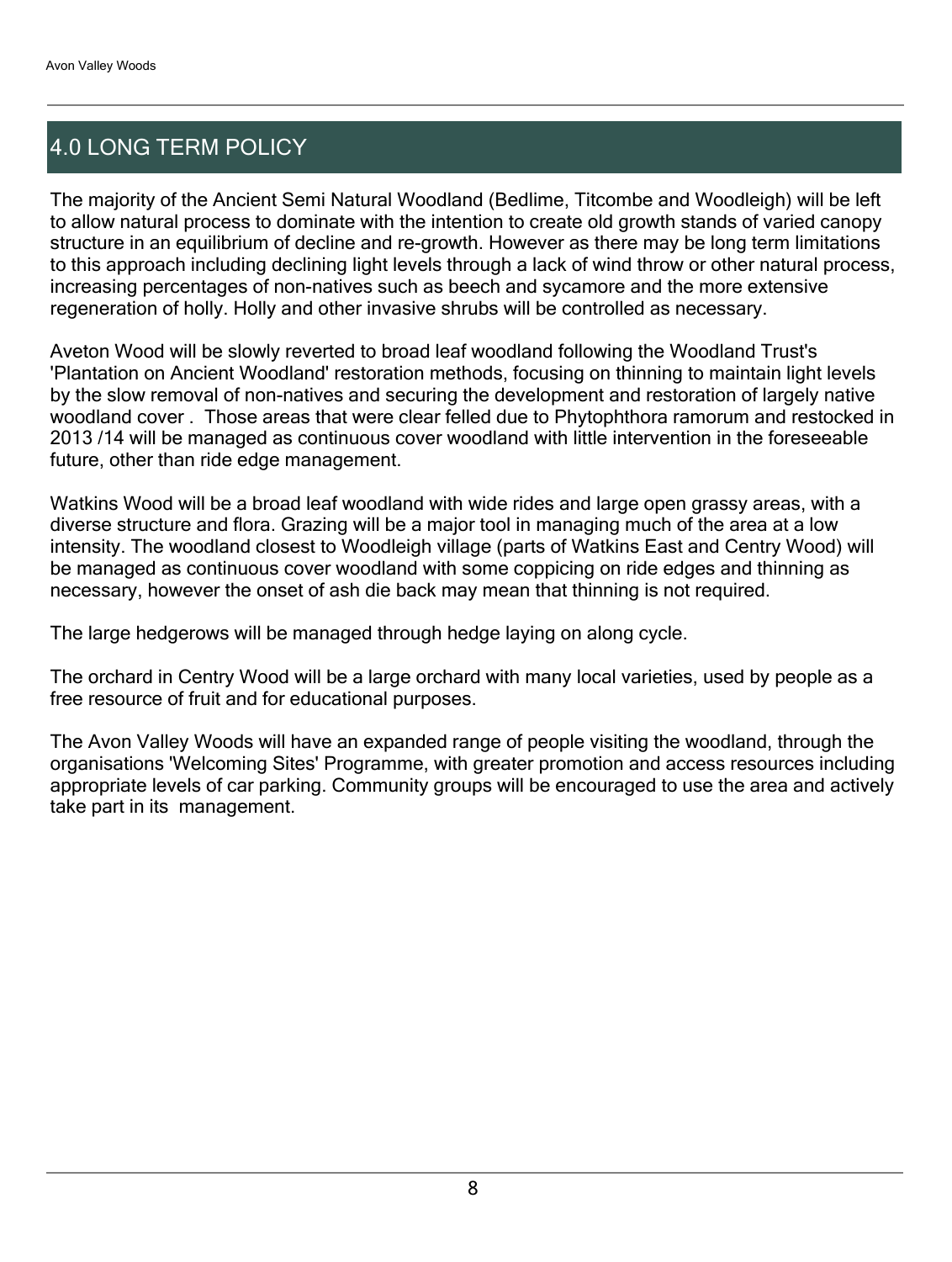## 5.0 KEY FEATURES

The Key Features of the site are identified and described below. They encapsulate what is important about the site. The short and long-term objectives are stated and any management necessary to maintain and improve the Key Feature.

5.1 Ancient Woodland Site

**Description**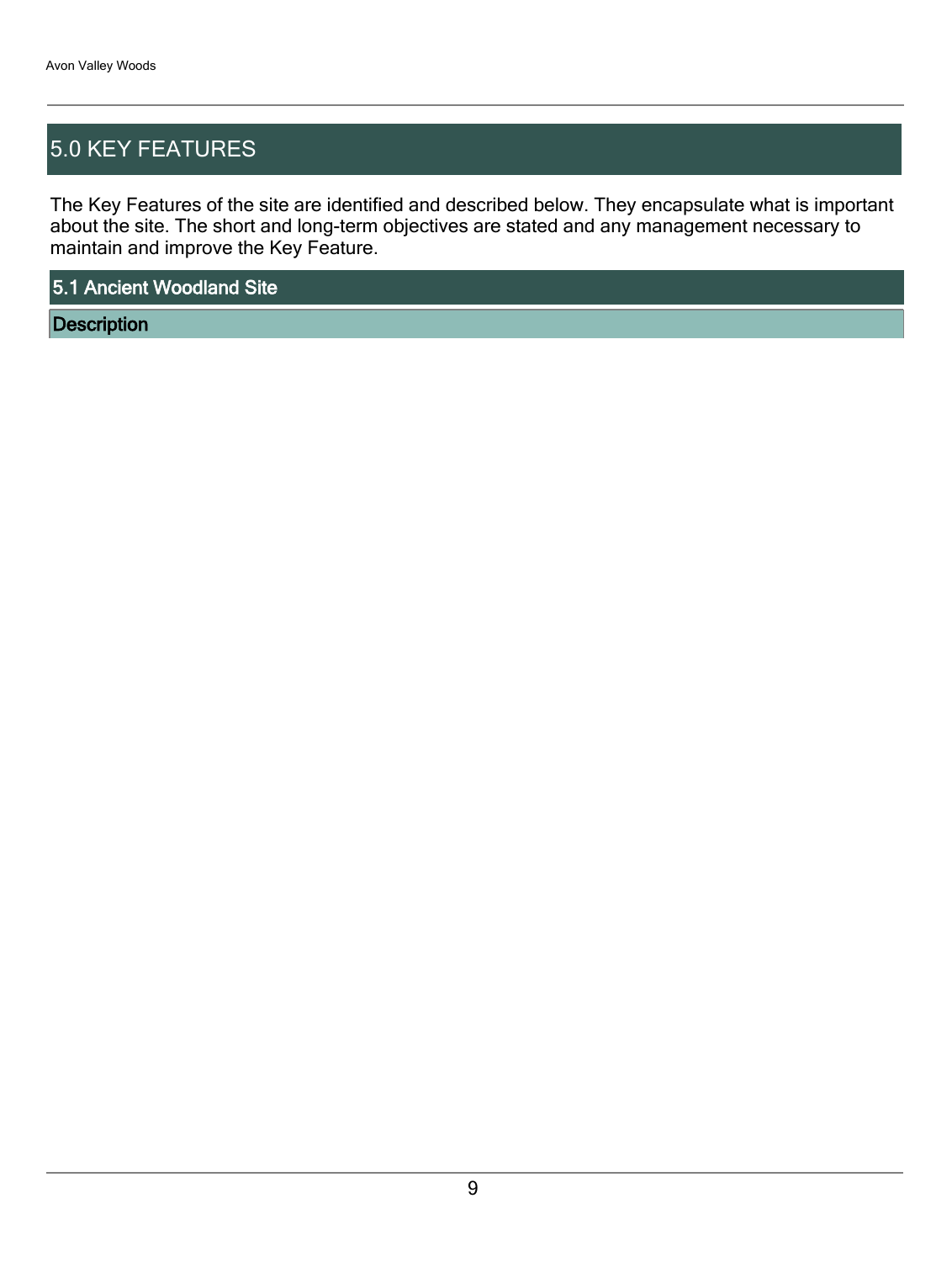Ancient Woodland - Bedlime (Compt 1a), Titcombe, Avon and Woodleigh Woods (Compt 2a)

These 4 woodlands run contiguously along the steep eastern side of the river Avon. They are seminatural woodlands with a variety of NVC stand types due to varying between well drained to wetter soils, with many spring lines. The woodlands all differ slightly in composition and management history but are essentially western atlantic oak woodlands. The northern part of Titcombe Wood (Compt 2b) is a plantation on ancient woodland according to the ancient woodland inventory but there is no evidence of this on the ground. There are areas of overstood chestnut coppice and alders in the flatter water logged valley bottoms. Large beech trees can also be found along the river edge as well as sycamores. Regeneration is mainly shade tolerant beech and sycamore. Small areas of laurel and rhododendron have been cleared in the past, and holly is now becoming more of an issue in terms of dominating the understory, shading out ground flora and prohibiting natural regeneration opportunities, particularly in Woodleigh Wood (Compt 2a). Bracken and bramble also dominate in some areas. Ground flora is varied with some large areas of bluebells, patches of Great wood - rush and areas dominated by ferns such as Harts-tongue fern and Broad buckler fern. Spring lines have plants such as Opposite leaved golden saxifrage. Cumulatively the woods are in close proximity to similar sites within the valley system and form a large area of semi-natural cover.

#### Planted Ancient Woodland - Aveton Wood (Compt 5)

Aveton sits at the north western edge of the Woodland Trust's Avon Valley complex and is separated from the rest of the complex by the river Avon. Historically it was a mixiture of ancient woodland (compts 5a,b,c) open fields and an orchard (Compt 5d) and some secondary woodland to the south (Compt 5e). A small stream runs through the wood and joins the Avon at Topsham bridge to the south. Compartments 5a and d were replanted with Japanese larch and compartments 5b and c with Douglas Fir in 1964. In 2014 the larch was infected with phytophthora ramorum and hence the Trusts approach to PAWS restoration has had to be adapted and the larch clearfelled under a statutory plant health notice. As a result 6ha (Compt 5a &d) was restocked with native broadleaf trees to mimic the NVC W8 / W10 woodland community, with hazel shrubs planted in-between to try to gain canopy closure quickly so as to control the bracken and bramble. Wide edges were left unplanted alongside the tracks and rides to increase the habitat diversity. The areas of Douglas fir were thinned at the same time following the Trusts management approach to PAWS restoration. A small area in the valley bottom of the stream was clear felled, with the Douglas Fir being removed in 2003 and restocked (Compt 5a pt). There are also some areas which are dominated by mature sycamore. The ground flora is varied with the former open field areas dominated by bracken and bramble; whereas some of the PAWS areas have very good populations of bluebells.

#### **Significance**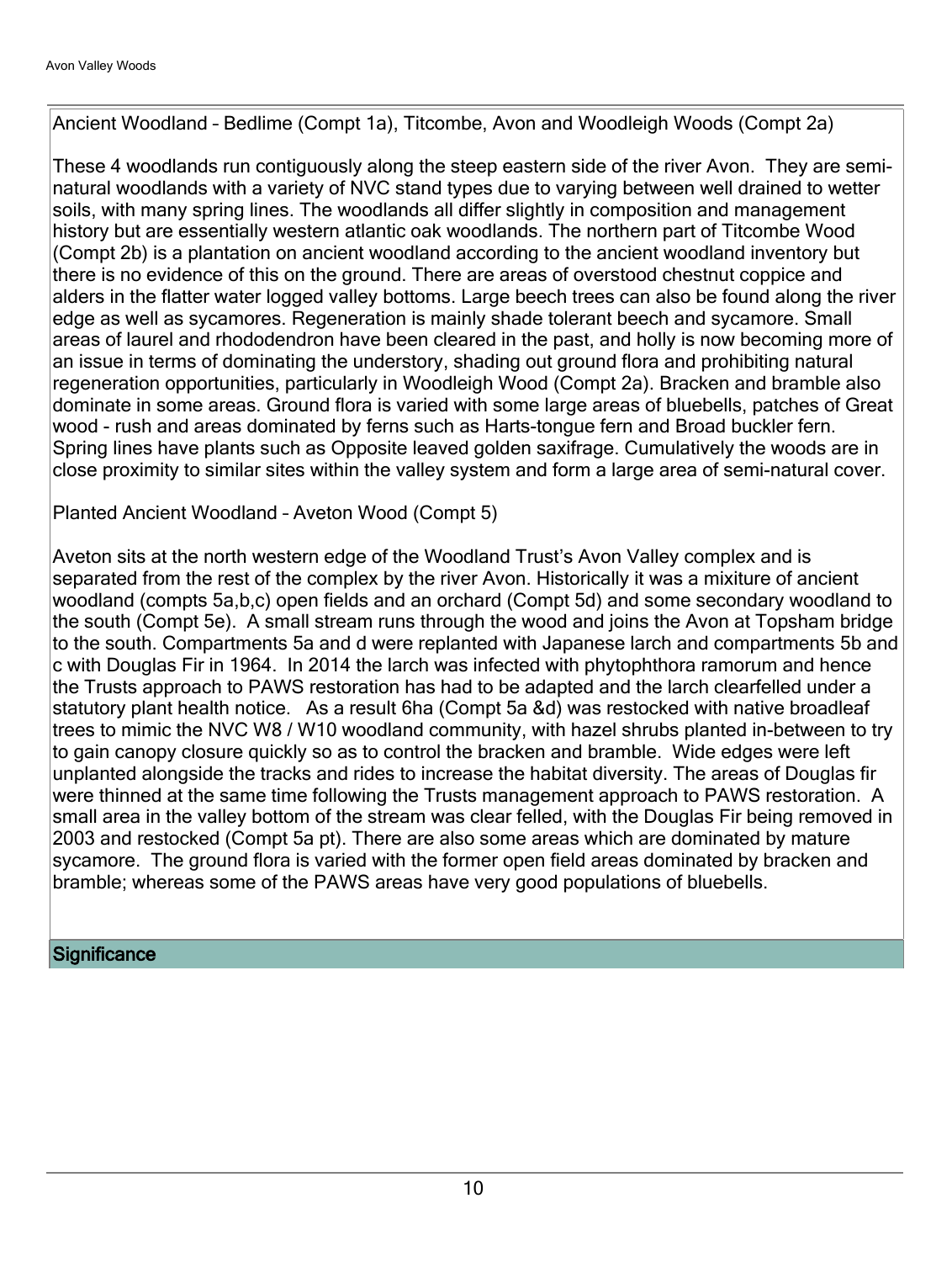Corporate objective: Aim 2 - Protecting native woods, trees and their wildlife for the future.

The valley woods were also the first woodlands acquired by the Trust and contribute to the WTs objective of increasing Woodland biodiversity and no further losses of Ancient Woodland.

The woodlands are considered a significant feature of the South Devon AONB and the County Wildlife Site designation confirms the importance of the woodlands BAP status. The woodlands provide the largest area of accessible semi-natural woodland in the AONB.

#### Opportunities & Constraints

#### **Opportunities**

To influence management of ASNW to the south of Bedline Wood to enable better continuity of management along this stretch of the Avon valley, Coldharbour Wood to the east of Watkins wood and Silver Ridge to the west of Woodleigh Wood to promote PAWS restoration management in line with Woodland Trust's restoration policy.

#### **Constraints**

There is no easy access to Bedlime (Compt 1a), Titcombe, Avon and Woodleigh Woods (Compt 2a) for woodland management.

#### Factors Causing Change

The closed mature canopy structure favours shade tolerant species and the regeneration of species such as beech/sycamore and holly and a resultant loss of ground flora is a growing risk, due to increasingly dense stands, however windblow, particularly in Titcombe and Woodleigh woods, is opening up the canopy allowing more light in. Holly is becoming a major issue shading out the ground, so limiting natural regeneration.

Flooding in the river valley may lead to an increase in Himalayan balsam.

Tree diseases could further impact on the woods; however these compartments have little ash in them so ash die back will not be a major factor. Sweet Chestnut Blight may affect all the compartments if is spreads further into Devon.

Deer and squirrel damage are not currently major factors could be so in the future.

#### Long term Objective (50 years+)

The woodland will have a diverse and varied age structure of broadleaved cover over the entire group of woodlands, managed through limited intervention mainly controlling holly and eradicating rhododendron and laurel where they still exist. The remaining PAWS areas of Aveton will be managed through a continuous cover forestry approach implementing selective thinning to gradually open up the canopy and promote broadleaved natural regeneration; the broadleaved plantation in the former larch areas will develop into mature broadleaf woodland with open shrubby rides edges.

#### Short term management Objectives for the plan period (5 years)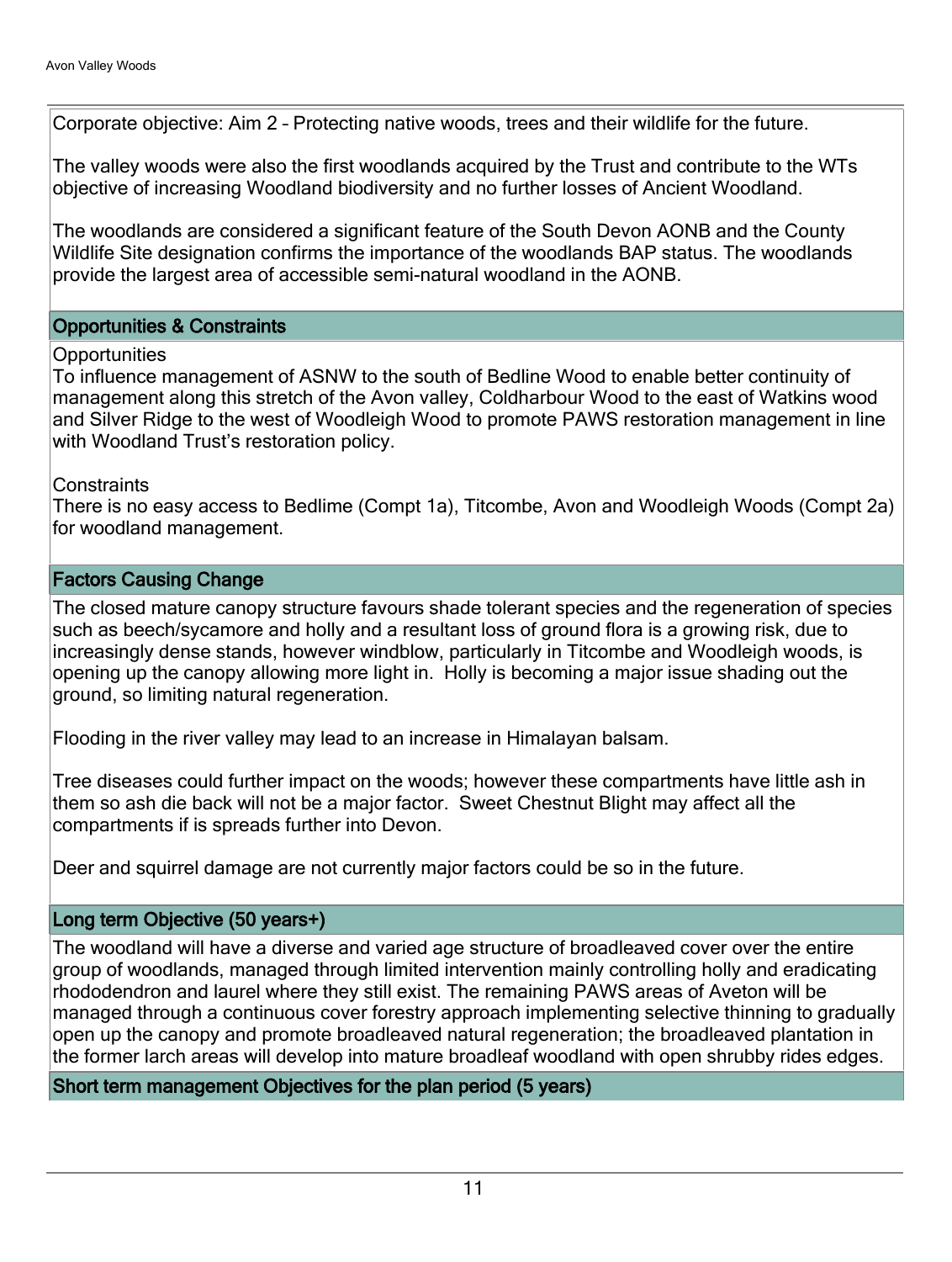1. None native rhododendron and laurel, and invasive holly will be controlled in compts 1a and 2b to stop spread and remove the long term threat. Holly will be reduced to 5% cover within the life time of this plan.

2. Some beat up of the broadleaf plantations (Compts 5a & d) in Aveton may be required so ensure that the new woodland establishes properly.

3. The ride edges in Aveton will be managed to remain as open habitat.

4. Himalayan balsam will be controlled as necessary through hand pulling.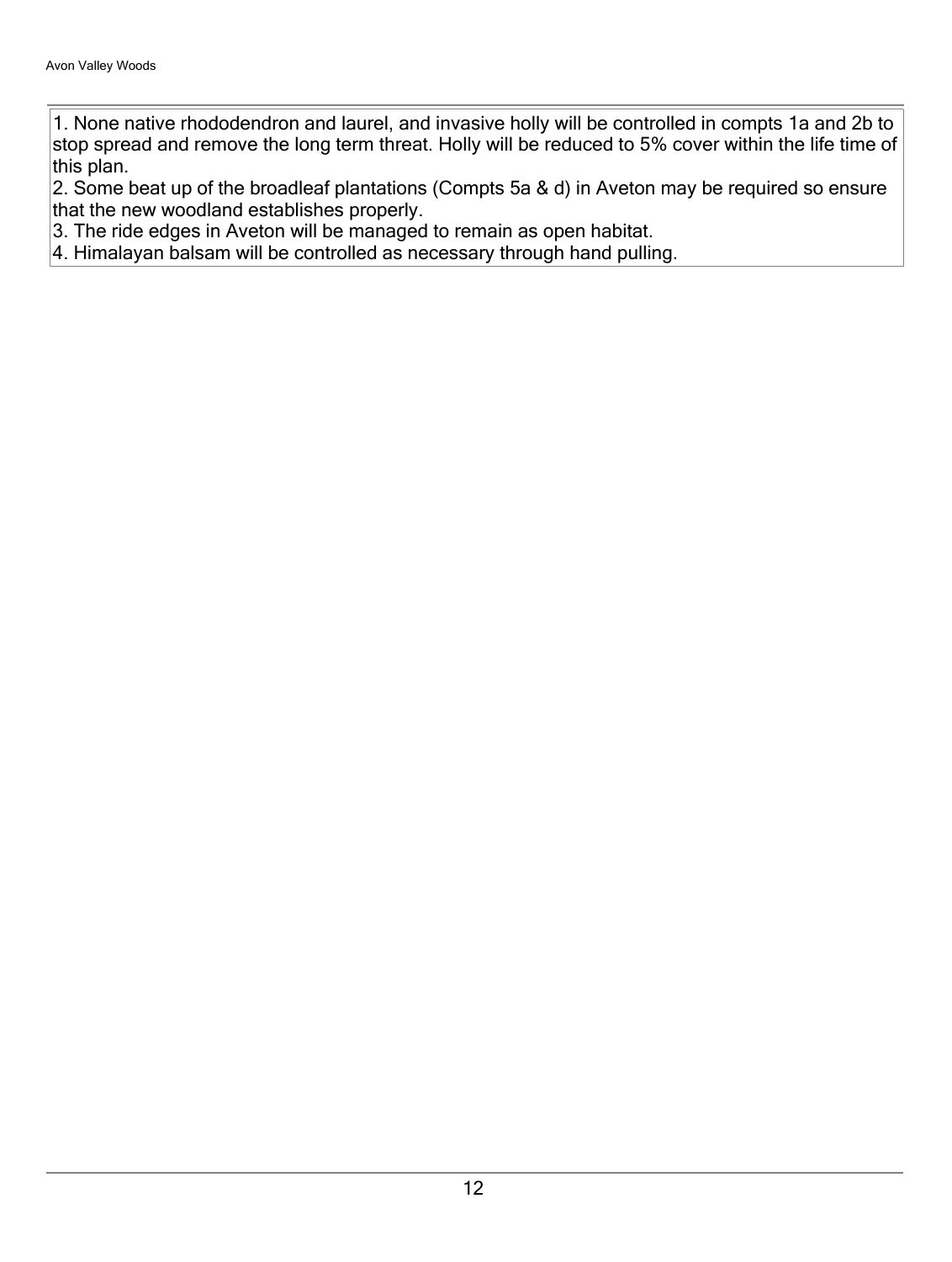#### 5.2 Mixed Habitat Mosaic

#### **Description**

Watkins and Centry Wood (Compts 3 and 4) combine to make up an area totalling 79.77ha. When acquired the site was 5 large arable fields with the Woodleigh to Hendon road running through the middle. The 3 fields to the west (Compt 3a and b) are separated by large Devon banks and hedgerows and link to the Woodleigh Wood (Compt 2a). On the eastern side (Compts 4a,b,c) the land falls steeply to the Torr Brook. Native woodland was planted in both areas between 2000 and 2004 based on NVC W8 Ash Maple and NVC W10 Oak bramble types found in adjacent mature semi natural woodland. Much of the woodland has developed well and has created an interesting habitat with an excellent mixture of space, structure and ground flora, however as it matures further this will be lost. Ash dieback has been found in the autumn of 2016 which may considerably alter the structure and composition of the woodland. Wide rides and some areas of open space were left partly due to the location of overhead electricity cables, but also due to the landscape assessment recommendations. Two of these areas have been fenced and are grazed by a local grazier (Compts 3b and 4c). The lower slopes of the western area (Compt 3a) were deliberately left for natural tree colonisation and are developing into a valuable scrub, grass mosaic. The ground flora is varied with some areas, such as those in Watkins west (Compt 3a) and the area to the northeast at Bottom Field Plantation (Compt 4b) having plants such as bird's foot trefoil, barren strawberry, hawkbits and the introduced flower 'fox and cubs'. There are some good populations of common spotted orchids. The distribution of the wildflowers follows the phosphate levels of each of the areas, Watkins east to the south of the bridleway having the highest levels and Bottom Field Planation the lowest. Open areas are generally being mown the arisings left in situ. Ragwort is still a significant problem.

Centry Wood (Compt 4a) is located closest to the village of Woodleigh and was established in 2000 as part of the "Woods On Your Doorstep" project. Much of it is open ground and was designed as such so that the village could run events there; however this has not happened for some years. A hedgerow was planted to demarcate the boundary between Watkins and Centry Woods. A small orchard (Compt 4d) was planted which has struggled to grow to any size, this is the subject of another key feature.

#### **Significance**

Corporate objective: Aim 1 - To enable the creation of more native woods and places rich in trees.

Watkins connects and buffers a number of other woodlands, the majority of which are ancient. The woods design fits within the AONB landscape well with much of the woodland on the valley sides with open 'tops'. Combined with the other woodland blocks it makes for one of the largest areas of woodland habitat in south Devon.

Watkins wood is also named after the founder of the Woodland Trust

#### Opportunities & Constraints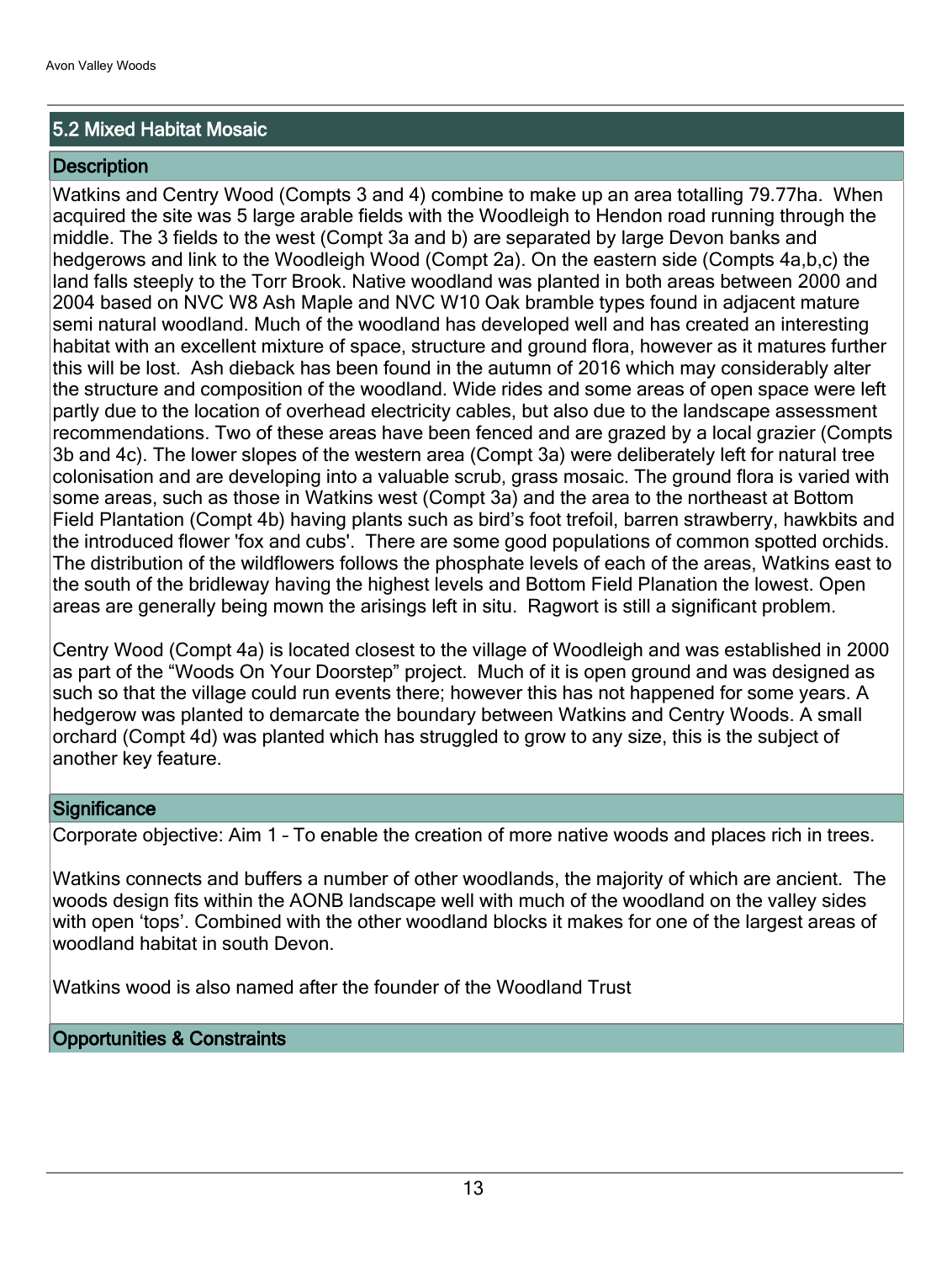Current management does not help to control ragwort or encourage further diversification of the flora. Some of the natural colonisation areas are now too difficult to mow so losing their interest. The most effective way of maintaining the current ecological interest would be to manage large areas of Watkins as wood pasture, creating a dynamic habitat. All of the western area of Watkins (Compt 3a) is suitable as is the area to the north of the bridleway (Compt 4b). This would also provide opportunities to monitor the development of woodland habitat creation and long term management.

The constraining issues are whether a grazier with enough of the right livestock can be found, the costs of installing fencing and water, and the potential conflict between animals and dog walkers.

#### Factors Causing Change

Ash die back may have a considerable effect on the woodland and likely lead to significant loss of canopy - grazing may have to reviewed if trees are unable to regenerate naturally to replace natural mortality.

The maturing of the woodland will mean that it will lose its 'edge' structure along many of the paths. Deer and squirrel damage, while not an issue at the moment could become so within the life time of this plan, deer limiting natural regeneration and squirrels affecting more mature trees.

#### Long term Objective (50 years+)

Much of Watkins will be lightly grazed by cattle creating a diverse wood pasture like habitat. Some areas will have mature open woodland feel to them, while others will be more dense and scrubby. Large open areas will have some scrub in them and a diverse range of wildflowers. The remaining woodland will be managed as continuous cover, the ride edges being coppiced on a 15 year cycle to maintain the diversity of the edges and to keep the rides themselves light and open. Some of the larger open areas will be managed as hay meadows, which will develop into floristically rich grasslands.

The hedgerows will be under a long term cycle of hedge laying to maintain the structure and historical continuity.

#### Short term management Objectives for the plan period (5 years)

1. Complete the removal of all tree guards from Watkins East (Compt 4a) to ensure compliance with UKWAS requirements.

2. Control ragwort through a combination of spot spraying basal rosettes and hand pulling to stop its spread and slowly reduce coverage.

3. Begin the ride side coppicing cycle in Watkins East (Compt 4a) to create and maintain woodland edge habitat supporting a wide range of associated species notably butterflies and birds.

4. Take hay cuts and aftermath graze the 2 grassland areas at the top of the wood (Compts 3b and 4d), to continue to reduce nutrient levels and promote an increasing variety/intensity of grassland flora and associated species, consider introducing wild flower seed once the hay cut and grazing management have become consistent to further support this process.

5. Introduce grazing into compts 3a and 4b to diversify current woodland structure,

6. Lay the hedgerow which separates Watkins East from Centry Wood within the lifetime of this plan.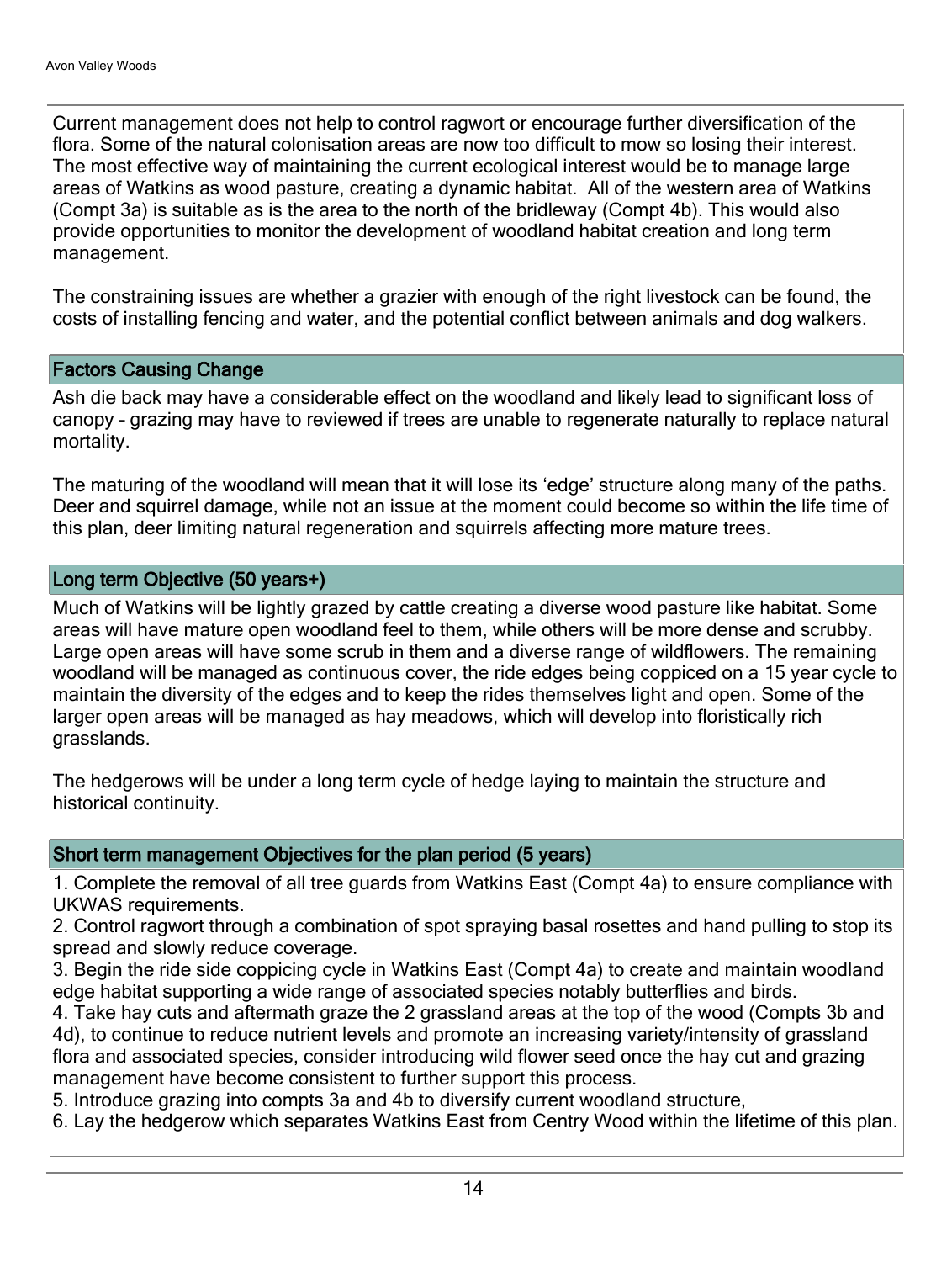Avon Valley Woods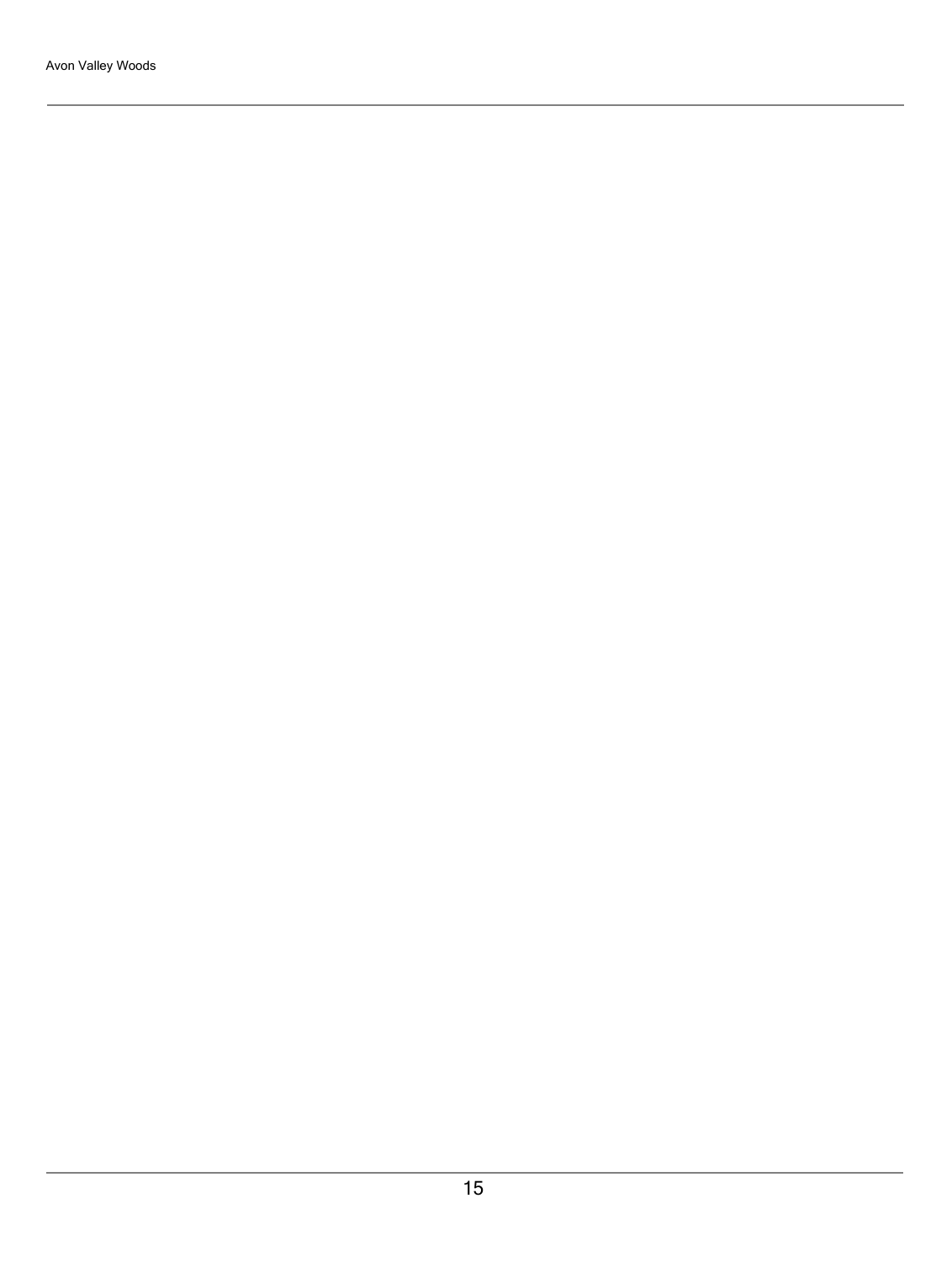#### 5.3 Connecting People with woods & trees

#### **Description**

The Avon Valley complex sits within the South Devon AONB. Its location is within 6 miles of South Brent, 7 miles from Ivybridge, 8 miles of Totnes, 9 from Dartmouth and 3 from Kingsbridge and as such is within an easy drive of any of the main towns and villages in South Devon. The coastline is only 6 miles away at Start Bay to the east and Bigbury to the west. Torquay and Plymouth are both less the 15 miles away and Exeter 30 miles. While the wood serves the immediate population throughout the year, it is little used by those slightly further away. There is obviously a large influx of tourists to the area during holiday periods, who currently do not visit the wood. Research needs to done as to who uses the woods, other than local people from Woodleigh and others from Loddiswell and Kingsbridge who walk their dogs. Some horse riding takes place, believed to be from local stables, but this can raise complaints about the horses damaging paths and not staying on the bridleways. The local cubscout group uses the wood for orienteering type events.

Bedlime wood was the first acquisition that the Trust ever made and as such represents a very important part of the organisations history, however there is no easy public access to this piece of woodland. Watkins Wood is named after the organisation's founder and the complex as whole represents everything the organisation aims to do, through its PAWS restoration at Aveton to the creation of new woodland at Watkins. The addition of high quality ancient woodland, the river Avon and Torr Brook, wide rides, a number of large open grassland areas with fantastic views across Devon to Dartmoor, and an orchard, make the Avon Valley woods well worth a visit.

The local area is steeped in history with the now derelict Exeter to Kingsbridge railway line providing a picturesque railway station, a number of pretty stone railway bridges and a permissive path along the old railway line. Blackdown rings are only a couple of miles to the north. Devon Wildlife Trust's Andrews Wood nature reserve is few miles away which is a mixture of grassland, heath and secondary woodland. There are three or four cafes within easy reach of the wood, two can be reached on foot by the more intrepid walker and all are easily reached by car.

#### Current Access and Infrastructure

The valley area is accessible from a public right of way (Woodleigh FP no. 4) at Loddiswell Station (disused) in the south and Topsham Bridge in the north (3.1km in total with2km on Woodland Trust land). The valley path can become seasonally flooded and in places wooden boardwalks help with access across the many spring lines draining into the river Avon. The path runs the length of Woodleigh and Titcombe woods. The walk is challenging in places, but provides an un-interrupted woodland experience for some distance. The former railway bed (not in WT ownership) is currently used as a permissive path runs throughout the valley and parallel to the public right of way.

Although, the eastern boundary of Aveton Wood adjoins the old railway, it is not officially possible to enter the wood from the public footpath without crossing the old bridge (not in WT ownership), therefore Aveton Wood can only legally be accessed from Coombe Lane above Topsham Bridge. Here Public access is available via the main roadside entrance. Once in the wood there is a 2.7 km network of forest tracks around the site.

Watkins and Centry woods have 6.36 km of wide grassy rides through them, the majority fairly flat although some are steep as they get closer the river valleys. The more shaded ones can get muddy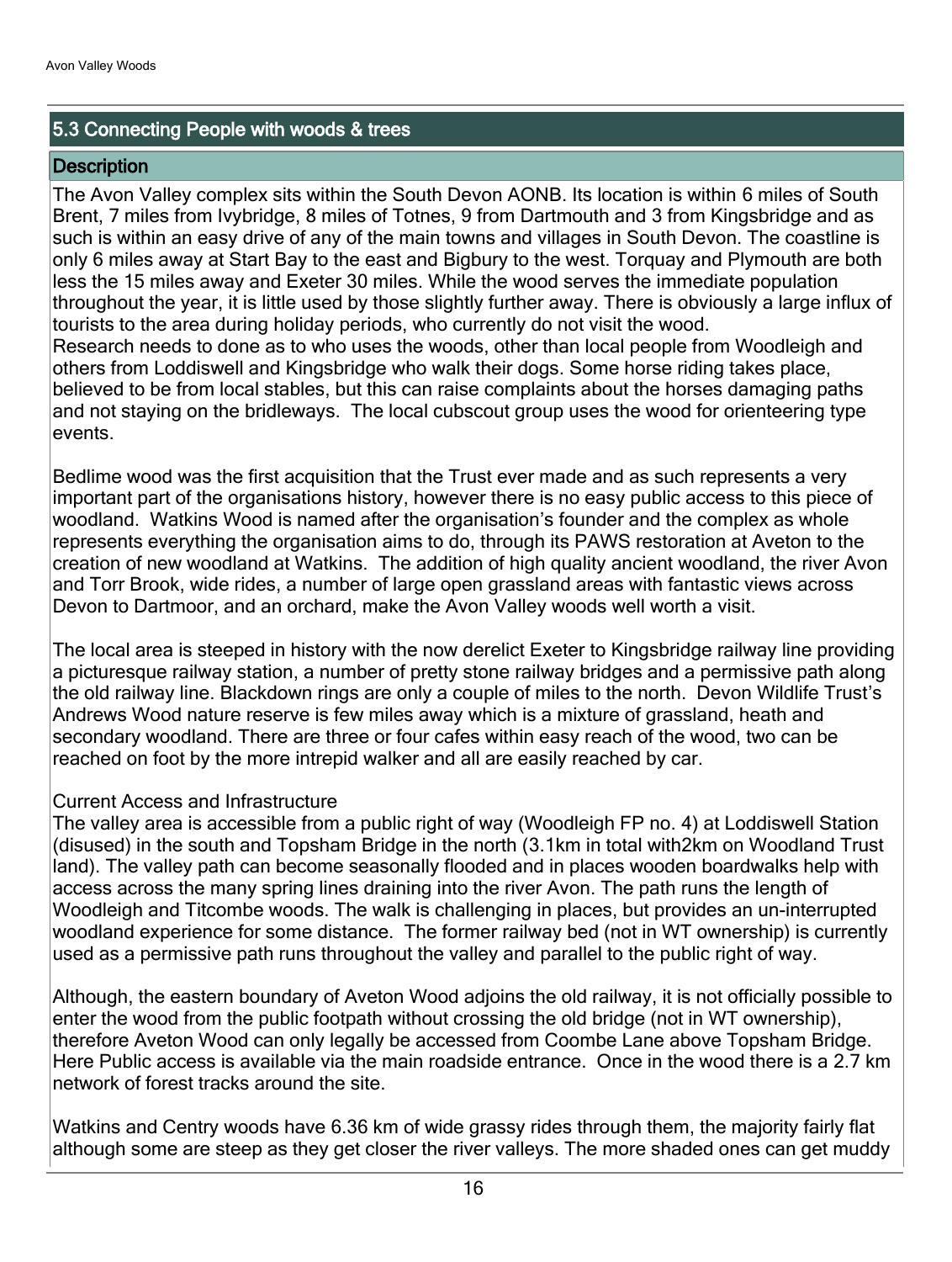in wet weather. There are 2 paths from Watkins Wood that lead down through Woodleigh Wood to the river to create a circular walk. These paths are variable in slope and surface with seasonal spring lines crossing them in places.

A public bridleway (Woodleigh BR no.2) crosses the eastern side of Watkins Wood from the road down to the Torr Brook. As part of the public consultation, on the creation of Watkins Wood, a further 2.56 km of permissive bridleway was created. This can be wet and muddy particularly along the Torr Brook.

Car parking is currently very limited with the only formal space being enough for 2 cars on the western side of Watkins Wood. The majority of visitors park on the road verges which are now becoming an eyesore, or by Loddiswell Railway Station and occasionally on the main forestry track at Aveton Wood. Even with this use of other parking there is only really parking for 10 cars, the majority of which is on a small but busy road.

Other than Welcome signs on the entrances there is currently no way marking or interpretation to inform or orientate the visitor.

#### Events

Centry Wood was designed with a large amount of open space so that events could be held on it, but none have taken place in recent years. The access to this space is down a very minor road in the village, with no formal parking, even if the main gate was opened and part of the area cordoned off for parking, the access would still make it very difficult for cars getting in and out. There are other locations that could be made into car parks (see below) and other open grassland areas that could be used for events without affecting Woodleigh.

Volunteering

There are no volunteer groups

**Schools** 

The nearest school is at Loddiswell approximately 1 mile away with others further afield. The parking situation makes any use by minibuses etc very difficult.

Wider Community engagement

There has been no engagement with the wider community outside of Woodleigh Parish Council

#### **Significance**

The Avon Valley complex is the largest area of publicly accessible woodland in South Devon.

In 2017 was selected for the first phase of the Trust's Welcome Sites Programme, the top 250 WT sites managed for people. It helps fulfil the Trust's aims 'Inspiring everyone to enjoy and value woods and trees'.

#### Opportunities & Constraints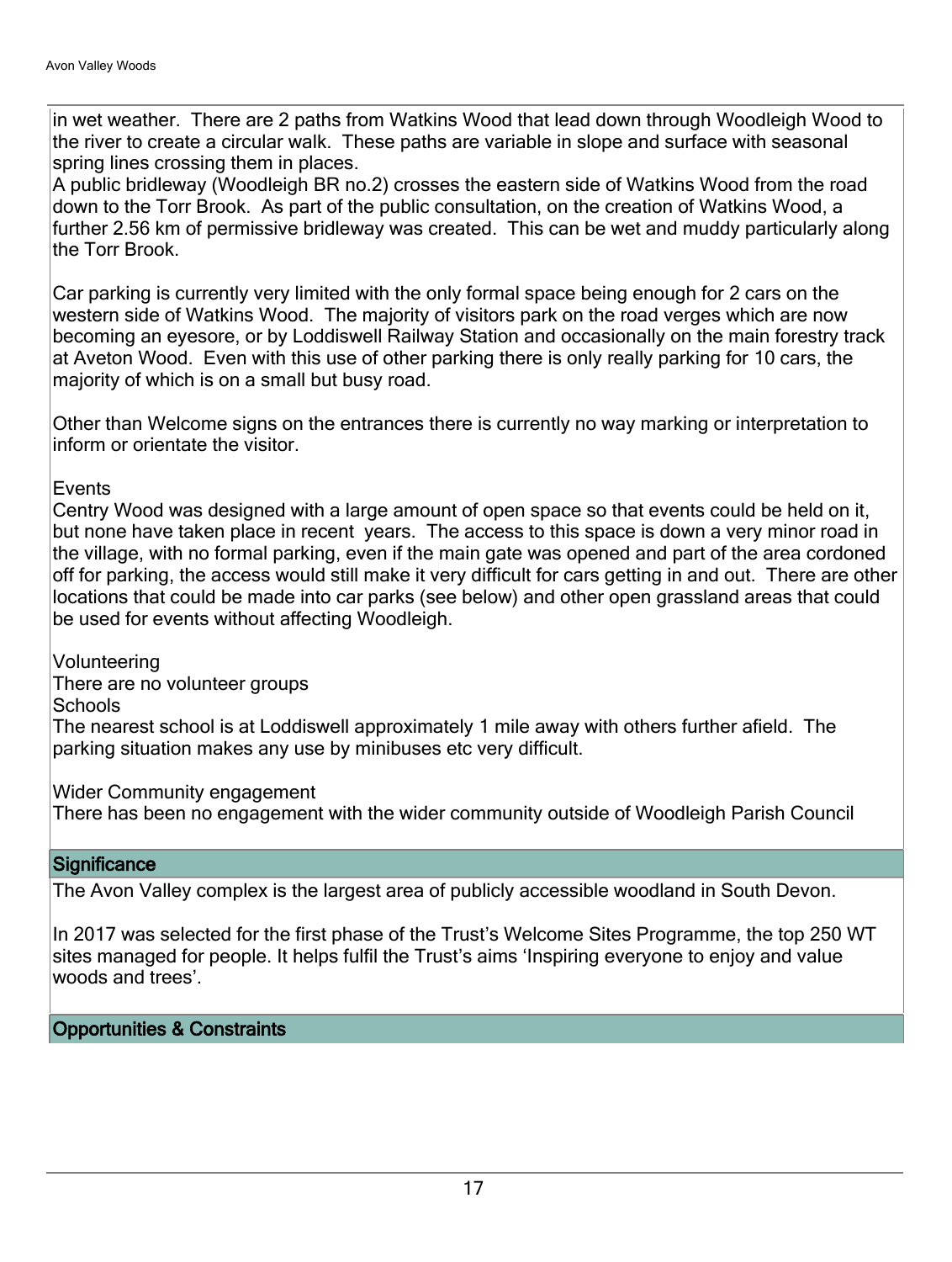#### **Opportunities**

The Avon Valley could be a much more valued woodland with the right promotion and facilities. The inclusion of the wood in the Welcome Sites project allows us to put the extra resources into the wood to enable more people to visit.

#### Access and Infrastructure

1. Increased provision for car parking at Watkins Wood and formalising the parking at Aveton.

2. Some work to level some of the paths that are on a 'cross slope' contour to make them easier to walk in poor weather. Ride edge coppicing will also help to maintain good surfaces. Path mowing. 3. Interpretation boards and some way marking around the woods to show what we are doing and how the whole complex links up.

- 4. Produce leaflets that would be able to be put out in the nearby cafes.
- 5. Increase opportunities for local community groups to use the wood for orienteering etc.

#### Events

The historical link to the Woodland Trust is an obvious 'peg' for the Trust to base corporate / membership events on. With an increase in car parking the wood is big enough and has a path network that could withstand a much larger range of user groups running outdoor experiences.

#### Volunteering

There is a range of volunteering opportunities that could be utilised ranging from, monitoring and survey, practical management to leading guided walks around the woods.

#### Schools

Research is required as to whether schools in the area would be interested in using the woodlands.

#### Wider Community engagement

The woods could be promoted further afield through libraries, hotels or holiday cottage businesses etc, Increasing visitor numbers could also help the local cafes and pub in Loddiswell as there would be more of a focus for people visiting the wood and then stopping in a café.

#### **Constraints**

1. The nature of the road network and parking means that some areas of the woods will also be remote or for the more able, but this in turn allows for a more diverse range of outdoor experiences. 2. A failure to get planning permission to improve the car parking would make it much more difficult to bring a wider range of people to the wood.

3. During prolonged rainfall in the winter parts of the public footpath from Loddiswell station to Topsham Bridge is flooded and impassable. Two open areas of Watkins Wood are periodically closed to the public to allow for grazing to take place.

#### Factors Causing Change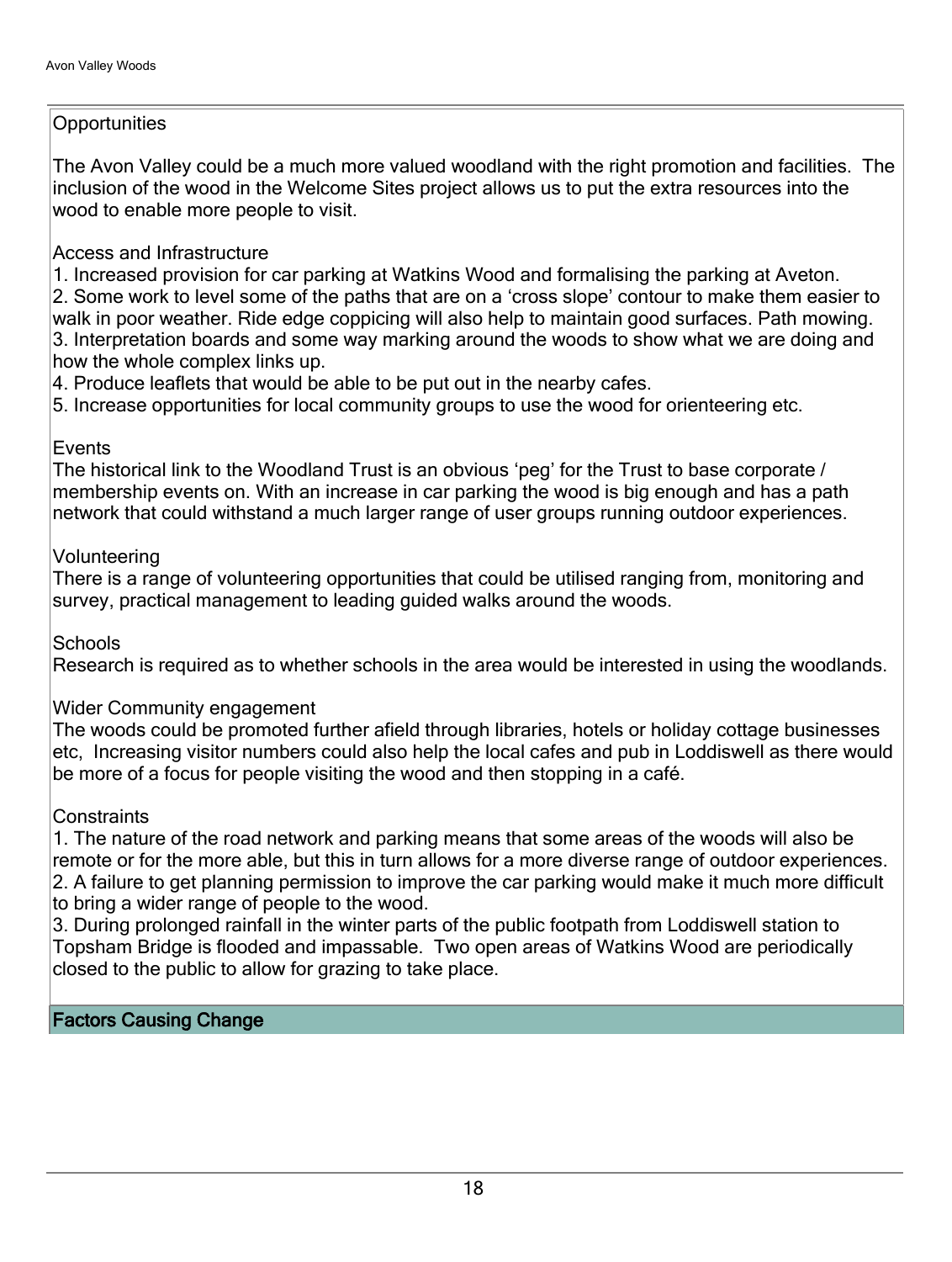1. Heavy rainfall and flooding from spring lines and the river could erode the paths - notably along the River Avon itself.

2. As trees mature and the canopy closes some paths may lose their grass surface and become muddy and wet.

3. Horse riders using other paths than the bridleways making the paths muddy and difficult to walk.

#### Long term Objective (50 years+)

The Welcoming Site Programme will lead to a series of lasting upgrades that improve the visitor experience and will likely increase the number and range of visitors to the wood. An attractive and serviceable network of tracks and paths through the variety of types of woodland will provide views and vistas of the local landscape and encourage the appreciation of the woodland both on the site and in the locality. The access will be managed to meet the required high standards of the Welcoming Site Programme and will provide a clear welcome, well maintained car parking, entrances, furniture, signs and other infrastructure as well as sustainable path and track surfaces across the variable ground conditions. An engagement plan will set out a developed programme of engagement activities and event further enhancing people's visit to the site. The site will be a truly valued resource in the local community and well respected.

#### Short term management Objectives for the plan period (5 years)

1. Seek planning permission and extend the car parking capability at Watkins Wood (Compt 3a and 4a) and formalise it at Aveton (Compt 5a).

2. Upgrade the access along the public footpath along the river with Devon County Council Rights of Way team.

3. Grade some of the more uneven paths and implement a ride edge coppicing cycle to ensure paths are open and as dry as reasonably possible.

4. Install interpretation boards showing how the woods all fit to together and explain what we are achieving at each point.

5. Install way markers and ensure the permissive bridleway routes are clearly marked to limit the misuse of the rest of the wood.

6. Create a path higher up from the permissive bridleway surface along the Torr Brook so that it is passable for walkers.

7. Manage the area of Centry Wood closest to the village for formal use.

8. Develop engagement plan setting out programme of engagement activity within plan period.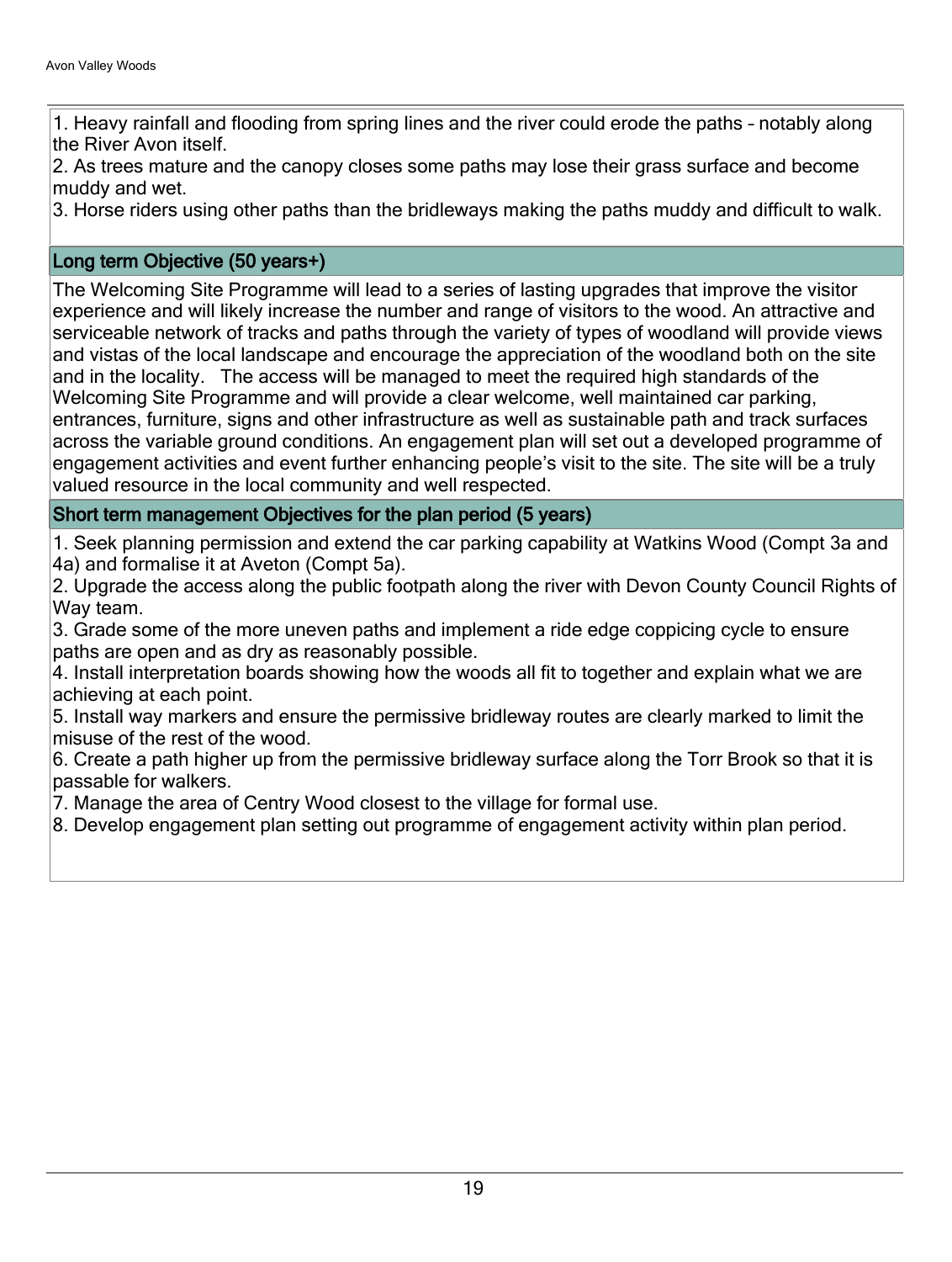#### 5.4 Orchard

#### **Description**

A small orchard (Compt 4d)of local varieties was planted in 2000 as part of the planting on Centry Wood with a large amount of open space left for use by local people. The orchard has struggled to develop due to the exposure to the elements from the south. A neighbour has since planted a hedgerow which has helped to protect the trees. A larger orchard will be created providing much better resource and feature as well as helping to conserve traditional Devon varieties of fruit trees. Interpretation will be provided about the types of fruit tree and their uses.

#### **Significance**

South Devon orchards have declined, but are significant, locally distinctive woodland components of the South Hams AONB. The orchard will help conserve traditional cultivars and provide an educational resource.

#### Opportunities & Constraints

The exposed nature of the site may make the establishment of the orchard take longer.

#### Factors Causing Change

Fruit tree diseases, particular canker may affect the trees.

#### Long term Objective (50 years+)

An orchard of standard trees, the species composition of which should be predominately local and rare varieties acting as a genetic resource for other orchards. The orchard should also provide a free resource of fruit to local people and visitors.

#### Short term management Objectives for the plan period (5 years)

Reinvigorate the existing orchard and plant the larger one managing the grassland underneath to provide a neat welcoming area.

Develop and install interpretation.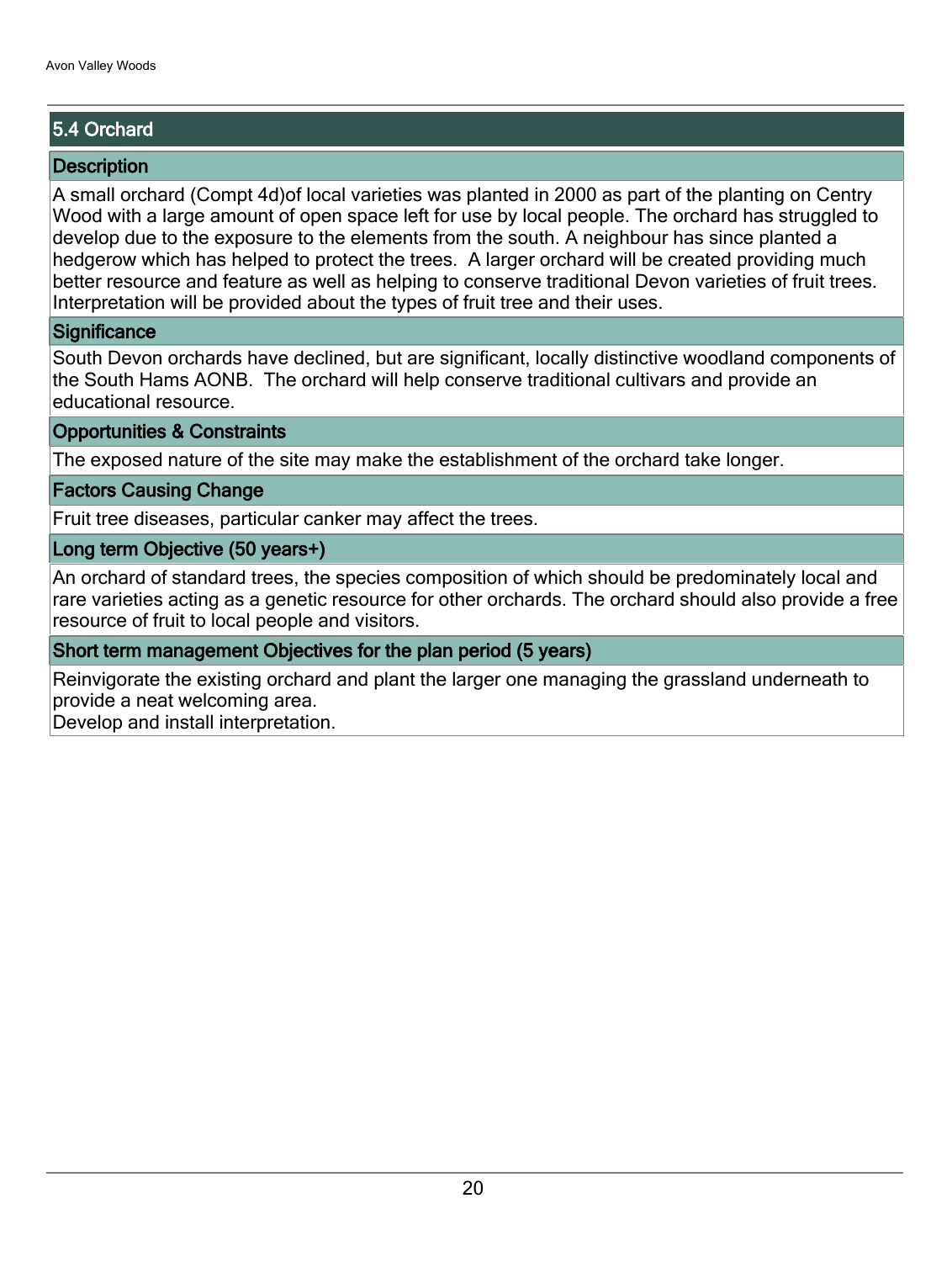|      | <b>6.0 WORK PROGRAMME</b> |                    |        |  |  |  |  |  |  |
|------|---------------------------|--------------------|--------|--|--|--|--|--|--|
| Year | <b>Type of Work</b>       | <b>Description</b> | Due By |  |  |  |  |  |  |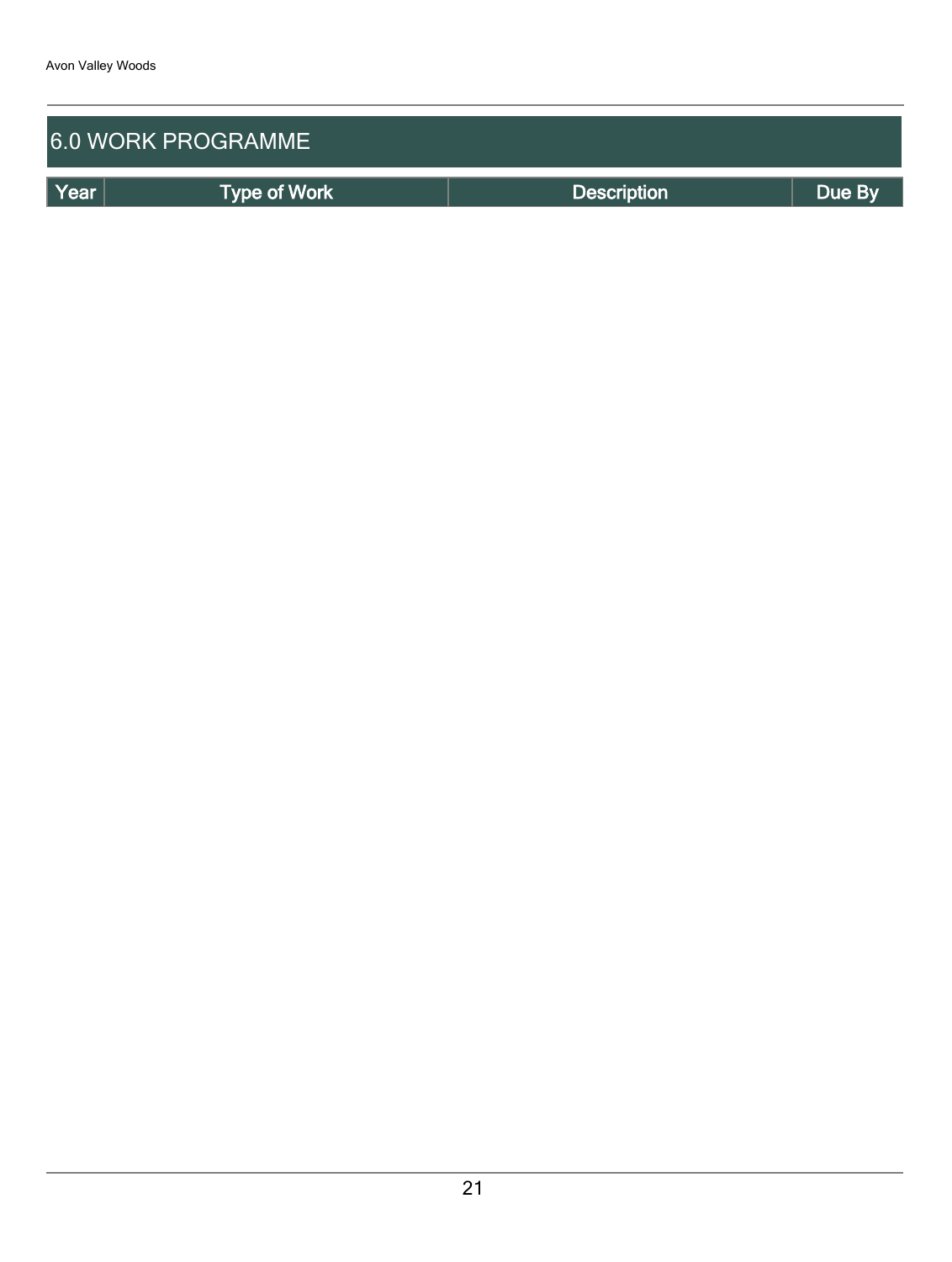## APPENDIX 1: COMPARTMENT DESCRIPTIONS

| Cpt<br>No. | <b>Area</b><br>(ha) | <b>Main</b><br><b>Species</b>         | Year | <b>Management</b><br>Regime | Major<br><b>Management</b><br><b>Constraints</b>                                                                                                                                                                                                                                                                                                                                                                                                                                                                                                                                                                                                                                                        | <b>Key Features</b><br><b>Present</b> | <b>Designations</b>                                                                                |
|------------|---------------------|---------------------------------------|------|-----------------------------|---------------------------------------------------------------------------------------------------------------------------------------------------------------------------------------------------------------------------------------------------------------------------------------------------------------------------------------------------------------------------------------------------------------------------------------------------------------------------------------------------------------------------------------------------------------------------------------------------------------------------------------------------------------------------------------------------------|---------------------------------------|----------------------------------------------------------------------------------------------------|
| 1a         |                     | 12.95 Mixed<br>broadlea<br>ves        | 1950 | High forest                 | No/poor<br>vehicular access<br>within the site                                                                                                                                                                                                                                                                                                                                                                                                                                                                                                                                                                                                                                                          |                                       | <b>Ancient Semi</b><br><b>Natural</b><br>Woodland, Area<br>of Outstanding<br><b>Natural Beauty</b> |
|            |                     | suckle and hard -fern.                |      |                             | BEDLIME WOOD - Ancient semi natural woodland, upland oak with close affinity to NVC type W10<br>principally stored coppice with uniform structure and species range. Downy birch is frequent as are<br>non-native sycamore and beech. Understory is dominated by hazel, with holly forming dense stands<br>in some areas and regenerating sycamore and beech throughout. Rowan, hawthorn is rare in<br>distribution. Sweet Chestnut forms dense canopy in the southern half of the wood. Ground flora,<br>locally dominant bluebell, bramble and greater woodrush, locally abundant broad buckler-fern,<br>frequent male-fern, scaly-male-fern, occasional wood anemone, bracken soft shied-fern, honey |                                       |                                                                                                    |
| 2al        |                     | 24.91 Mixed<br>broadlea<br><b>ves</b> | 1950 | High forest                 | No/poor<br>vehicular access<br>to the site                                                                                                                                                                                                                                                                                                                                                                                                                                                                                                                                                                                                                                                              |                                       | <b>Ancient Semi</b><br><b>Natural</b><br>Woodland, Area                                            |

of Outstanding Natural Beauty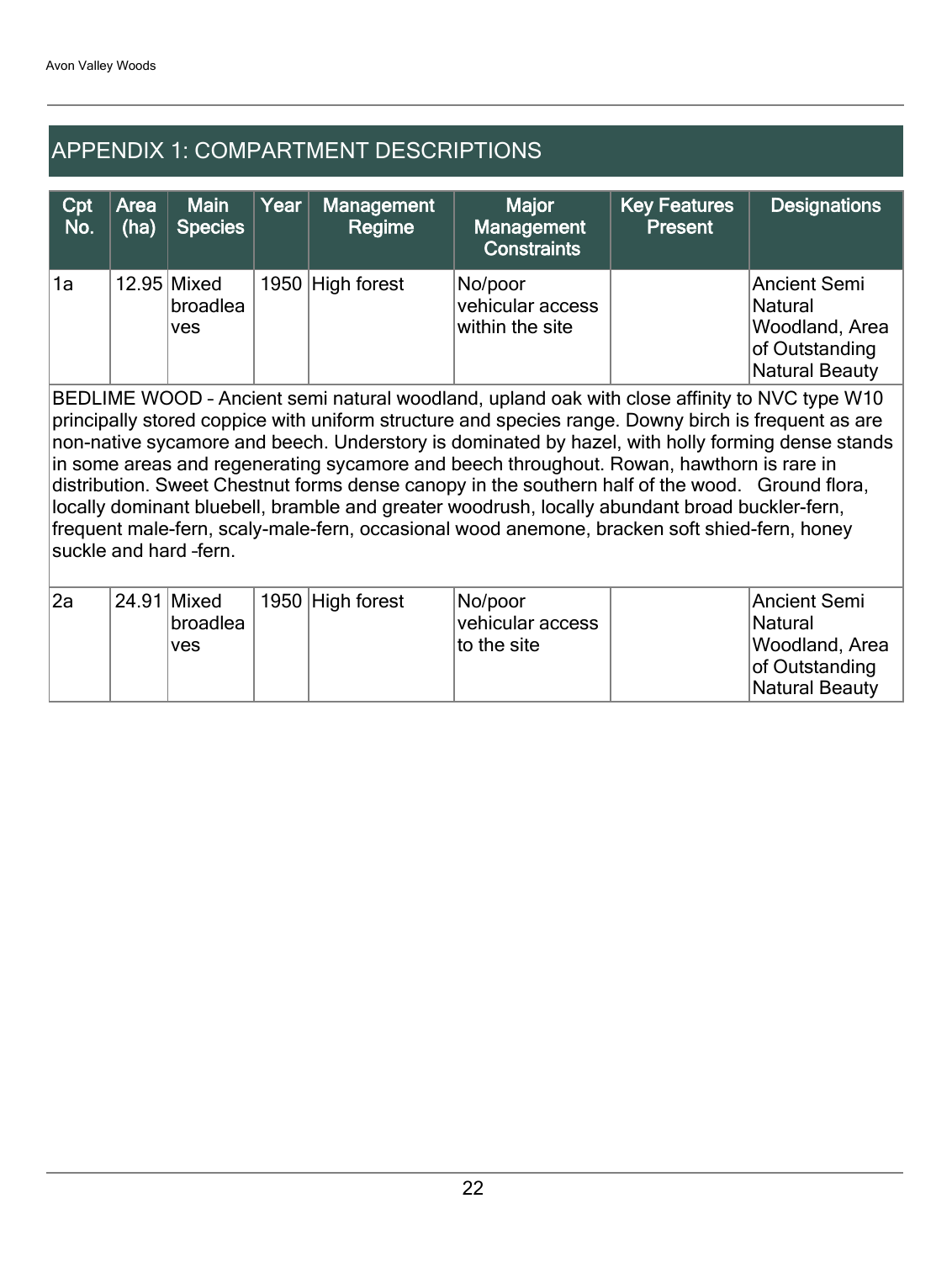TITCOMBE WOOD - Ancient semi natural woodland, compartment has a mainly westerly aspect, sloping to the west, levelling close to the River Avon. To the north of the compartment the dominant species is stored sweet chestnut coppice along with pole stage beech, silver birch and ash dating from the post war period circa 1950. Occasional mature beech circa P1870 present throughout. Alder dominates the lower slopes adjacent to the river with occasional poplar. Pole stage ash is present midway through the stand established around 1965. To the south east there is a higher incidence of mature and spreading beech trees with an infill of sycamore that has been coppiced. The under storey is composed of hazel, elder, rowan and sycamore. Hazel coppice is abundant to dominant in a small number of areas within the compartment. Current structure indicates a more open canopy pre 1950 that may have been grazed and/or alternatively heavily felled during the war. Ground flora varies in abundance throughout the stand but comprises of avens, nettle, bryophytes including male, hard and harts tongue ferns, bramble, wood rush and dogs mercury.

WOODLEIGH WOOD (14.76ha) - Ancient semi natural woodland with westerly aspect. Oak and beech dating from the 1950s is more prominent at the northern end of the compartment, including a small spur of land planted with beech and hazel in 1985. Mature beech (est. P1870) are scattered throughout the lower western edge, tending to be confined to boundary features. Occasional mature pine and larch are also evident. Pole stage alder (P1965) is located along the lower wetter western boundary. The remaining areas are dominated by sycamore coppice which forms around 50% of the canopy, with oak, ash, silver birch and beech present. As with other ASNW compartments much of this regeneration dates from the post war period (1950-1960) indicating areas of significant felling in that period. Where the canopy structure permits hazel, elder, holly, beech, ash, sycamore and honeysuckle is abundant and dominates resulting in greater shading. A seasonal pool rises and floods an area adjacent to where the railway line embankment blocks an old bend in the original line in the river. Ground flora comprises of bluebell, dog's mercury, avens, bryophytes including hard and male ferns, ground ivy and bramble. Outcrops provide a moist habitat where mosses cover the exposed rock.

| 2b | 2.70                                                                                                                                                                                                                                                                                                                                                   | Mixed<br>broadlea<br><b>ves</b>                 |  | 1950 High forest  | No/poor<br>vehicular access<br>to the site |  | Area of<br>Outstanding<br>Natural Beauty,<br><b>Planted Ancient</b><br><b>Woodland Site</b> |  |
|----|--------------------------------------------------------------------------------------------------------------------------------------------------------------------------------------------------------------------------------------------------------------------------------------------------------------------------------------------------------|-------------------------------------------------|--|-------------------|--------------------------------------------|--|---------------------------------------------------------------------------------------------|--|
|    | The northern section of Titcombe Wood is identified as PAWS on the Ancient Woodland Inventory.<br>There are some mature Douglas fir in the wood but they are not causing a threat to the wood. It is<br>similar in nature to the rest of Titcombe Wood. However it has been kept as a separate<br>subcompartment to remain in line with the Inventory. |                                                 |  |                   |                                            |  |                                                                                             |  |
| 3a |                                                                                                                                                                                                                                                                                                                                                        | 23.70 Mixed<br>native<br>broadlea<br><b>ves</b> |  | 2004 Wood pasture |                                            |  | Area of<br>Outstanding<br><b>Natural Beauty</b>                                             |  |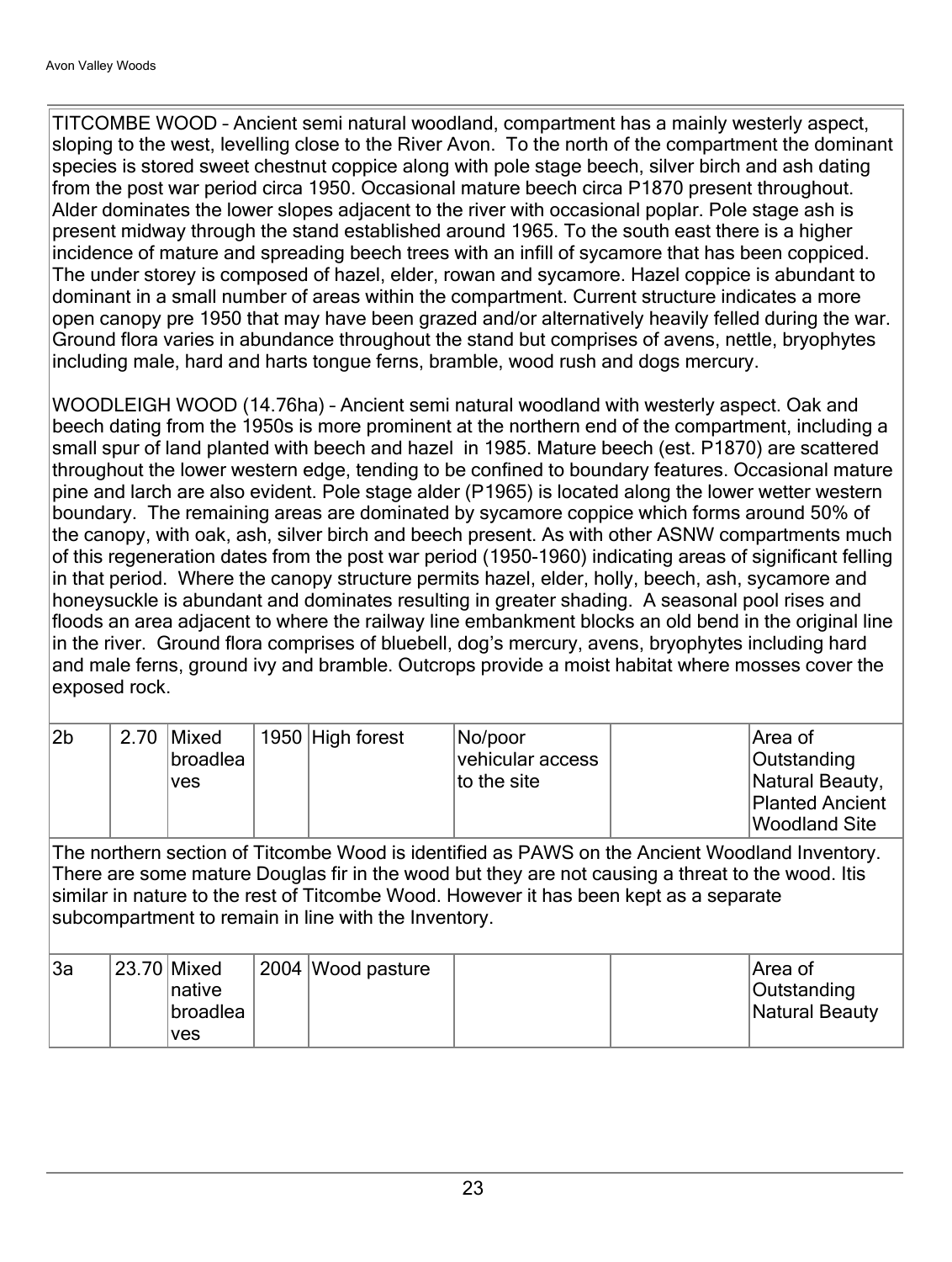AVETON WOOD - Former steep fields with established plantation of thinned Japanese larch (P1964). Close to the entrance a small area of selectively thinned Douglas fir (P1964), slopes down to a small stream feeing river Avon. Ground flora is abundant and species include bramble, bracken, ivy, mosses and ferns. Tree form is generally good. An area of P55 Coppiced wet woodland, including poplar present on a thin strip of wet ground surrounding the stream. Ground flora more diverse close to the stream.

| 3bl | $3.59$ Open | Non-wood | ∣Area of           |
|-----|-------------|----------|--------------------|
|     | ground      | habitat  | <b>Outstanding</b> |
|     |             |          | Natural Beauty     |
|     |             |          |                    |

Two grass fields at the top of Watkins West with good views across Devon. They are very grassy with some herbs, mainly compositaes such as dandelions, hawkbits and the introduced fox and hounds. There is also some birds foot trefoil in the sward. Phosphate indices are a bit high at around 2.5, but should not inhibit an increase in floral diversity over time. The area is grazed with the aim of moving towards a consistent management of taking a hay cut and aftermath grazing.

| l4a | 33.98 Mixed<br> native<br><b>broadlea</b><br>'ves | 2001 High forest | Housing/infrastru<br>cture, structures<br>8 water features<br>on or adjacent to<br>site, Services & | Area of<br>Outstanding<br>Natural Beauty |
|-----|---------------------------------------------------|------------------|-----------------------------------------------------------------------------------------------------|------------------------------------------|
|     |                                                   |                  | wayleaves                                                                                           |                                          |

Watkins East was established between 2000 and 2003. The area is surrounded and partly divided by Devon banks and hedges with some extensive open ground to retain views and an open aspect on high ground. Large open areas have been developed as permanent pasture. The land slopes steeply to the east from the road down to the Torr Brook which is lightly wooded along its entire length. The planting surrounds Bushclose copse a block of semi natural woodland which lies in the centre of the eastern slopes. Comprising mainly oak, ash and beech over occasional Hazel coppice with a bramble and bracken ground flora. A small unused barn is situated close to the edge of the copse.

CENTRY WOOD -lies closest to the village of Woodleigh and was planted with native broadleaves in 2000 as part of the "Woods On Your Doorstep" project. Former arable land surrounded by Devon banks and hedges. A new hedge planted at the same time separates Centry Wood from Watkins Wood. The area falls gradually to the eastern hedges. The open ground area also includes a small orchard of South Devon Apple varieties and a large boulder of local stone as the Millennium Feature. This area makes up Compartment 4d.

| 4b |  | 17.60 Mixed<br>native<br> broadlea<br><b>ves</b> |  | 2003 Wood pasture | Housing/infrastru<br>cture, structures<br>& water features<br>on or adjacent to<br>site, Services &<br>wayleaves |  | Area of<br>Outstanding<br>Natural Beauty |
|----|--|--------------------------------------------------|--|-------------------|------------------------------------------------------------------------------------------------------------------|--|------------------------------------------|
|----|--|--------------------------------------------------|--|-------------------|------------------------------------------------------------------------------------------------------------------|--|------------------------------------------|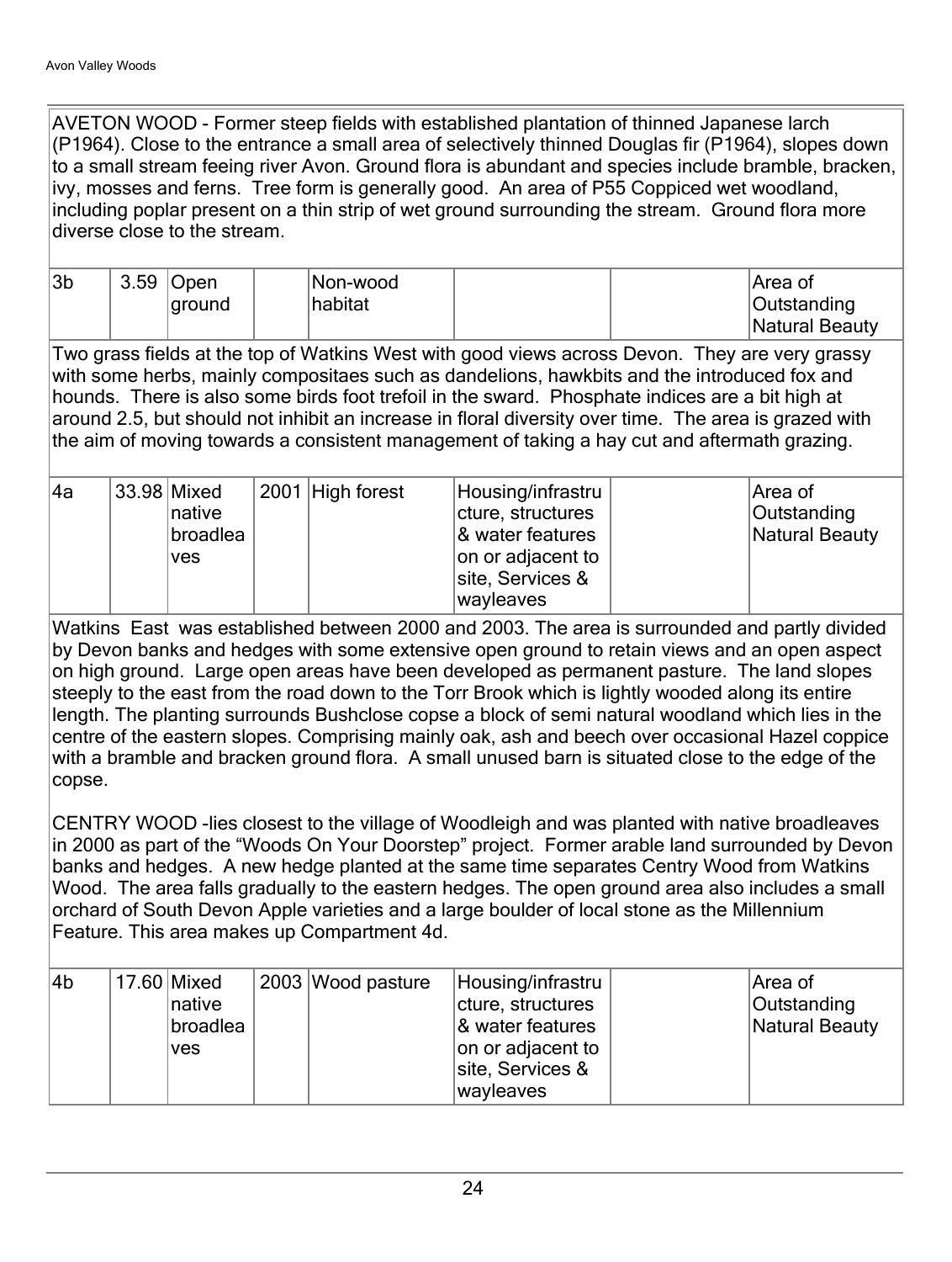Much of this area was planted in 2003 and protected by rabbit fencing rather than tree guards. There is a large amount of open space, partly due to electricity pylons running across the area. In the north eastern section of the compartment is a low lying area close to Torr Brook is bounded by native willow over a diverse area of grassland. Phosphate indices are very low at 0.9 making this area ideal to manage to enhance the diversity of plants in the grassland areas. There is a small copse of spruce and willow (0.15ha - P1993) adjacent to the stream and bridleway.

| ∣4c | $2.43$ Open | INon-wood | ∣Area of       |
|-----|-------------|-----------|----------------|
|     | ∣ground     | habitat   | Outstanding    |
|     |             |           | Natural Beauty |

This former arable area was left open in response to the landscape assessment made when Watkins was being planted. It has good views to the east. The phosphate indices for the area is 3.5 which is very high. The grassland sward reflects this with a lot of course grasses, thistles and nettles. There are however some compositaes, bird'sfoot trefoil and barren strawberry in the sward, so the diversity of the grassland is improving. managing the area through hay cutting and aftermath grazing show help control the ranker species, reduce phosphate levels and increase plant diversity over time.

| 4d |  | $0.80$ Other | 2000 Non-wood |  | ∣Area of           |
|----|--|--------------|---------------|--|--------------------|
|    |  |              | habitat       |  | <b>Outstanding</b> |
|    |  |              |               |  | Natural Beauty     |

Most of this area is open species poor grassland with a small orchard in it which has struggled to develop over time.

| 5a | 6.77 | <b>Mixed</b>    | 2014 PAWS   |  | ∣Ancient              |
|----|------|-----------------|-------------|--|-----------------------|
|    |      | <b>Inative</b>  | restoration |  | <b>Woodland Site,</b> |
|    |      | <b>broadlea</b> |             |  | Area of               |
|    |      | ∣ves            |             |  | Outstanding           |
|    |      |                 |             |  | Natural Beauty        |

This area is an ancient woodland site that was planted with Japanese larch in 1964. The topography is varied with a small stream valley running through the middle of it but overall the site slopes down to the east towards the river Avon. the section along the southern side of the stream was clear felled of douglas fir and restocked with broadleaf trees in 2003. Phytophthora ramorum was identified as present in 2013 and the larch clear felled under a statutory plant health notice in winter of 2013 / 14. If was restocked with native broadleaf trees and shrubs in March 2014 leaving wide margins at the ride edges to provide a more diverse habitat. Hazel was also planted without tree guards to try to encourage canopy closure quicker. The ground flora is varied with some very good stands of bluebells but other areas have much more bracken and bramble.

| <sup>15</sup> b | 1.09 Douglas<br>fir | ⊦1964  PAWS<br>restoration |  | ∣Area of<br>Outstanding<br>Natural Beauty,     |
|-----------------|---------------------|----------------------------|--|------------------------------------------------|
|                 |                     |                            |  | <b>Planted Ancient</b><br><b>Woodland Site</b> |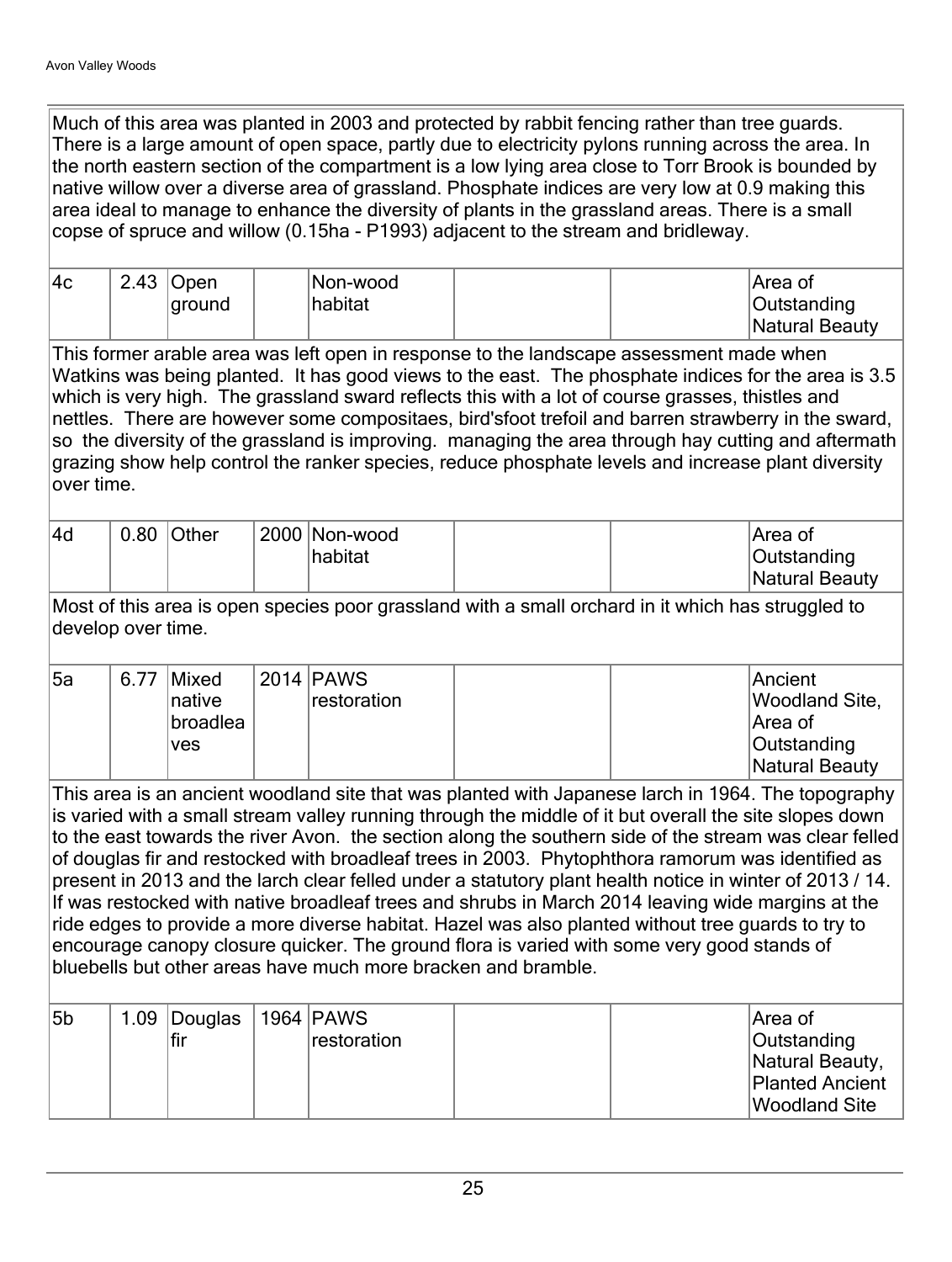A stand of Douglas fir planted in 1964, on an ancient woodland site, along side the stream running through the site. It was thinned in 2013. Ground flora is a mix of ferns and bramble - some areas stand wet for much of the year.

| 5c | 4.08 Douglas | 1964 PAWS   |  | Area of                |
|----|--------------|-------------|--|------------------------|
|    | fir          | restoration |  | Outstanding            |
|    |              |             |  | Natural Beauty,        |
|    |              |             |  | <b>Planted Ancient</b> |
|    |              |             |  | <b>Woodland Site</b>   |

This compartment was former ancient woodland planted with Douglas fir in 1964. It was thinned in 2003 and again in 2013. Natural regeneration is occurring but much of it is sycamore. Ground flora is varied with some areas of bluebells, while others have bracken and bramble.

| <b>5d</b> | 2.64 | Mixed      | 2014 Wood     |  | ∣Area of           |
|-----------|------|------------|---------------|--|--------------------|
|           |      | Inative    | establishment |  | <b>Outstanding</b> |
|           |      | broadlea   |               |  | Natural Beauty     |
|           |      | <b>ves</b> |               |  |                    |

According to the county epoch series 1 OS maps the steep northern section down to the stream was open fields with an orchard to the western end. It was planted with larch in 1964 and clear felled along with the rest of the larch due to Phytophthora in 2013. Restocked at the same time as the rst of the site, the ground flora is dominated by bramble bracken and rushes. There are a number of spring lines that flow down the site to the stream at the bottom.

| 5e | 3.33 | Mixed           | 1950 High forest |  | Area of            |
|----|------|-----------------|------------------|--|--------------------|
|    |      | <b>Inative</b>  |                  |  | <b>Outstanding</b> |
|    |      | <b>broadlea</b> |                  |  | Natural Beauty     |
|    |      | ∣ves            |                  |  |                    |

This area contains mature broadleaf woodland dominated by mature oaks and some beech and sycamore. Ground flora is frequent but declining, species include bluebell, bramble, honeysuckle, ivy and fern. Exposed rock present and appears to have been quarried, with small pits and gullies in places.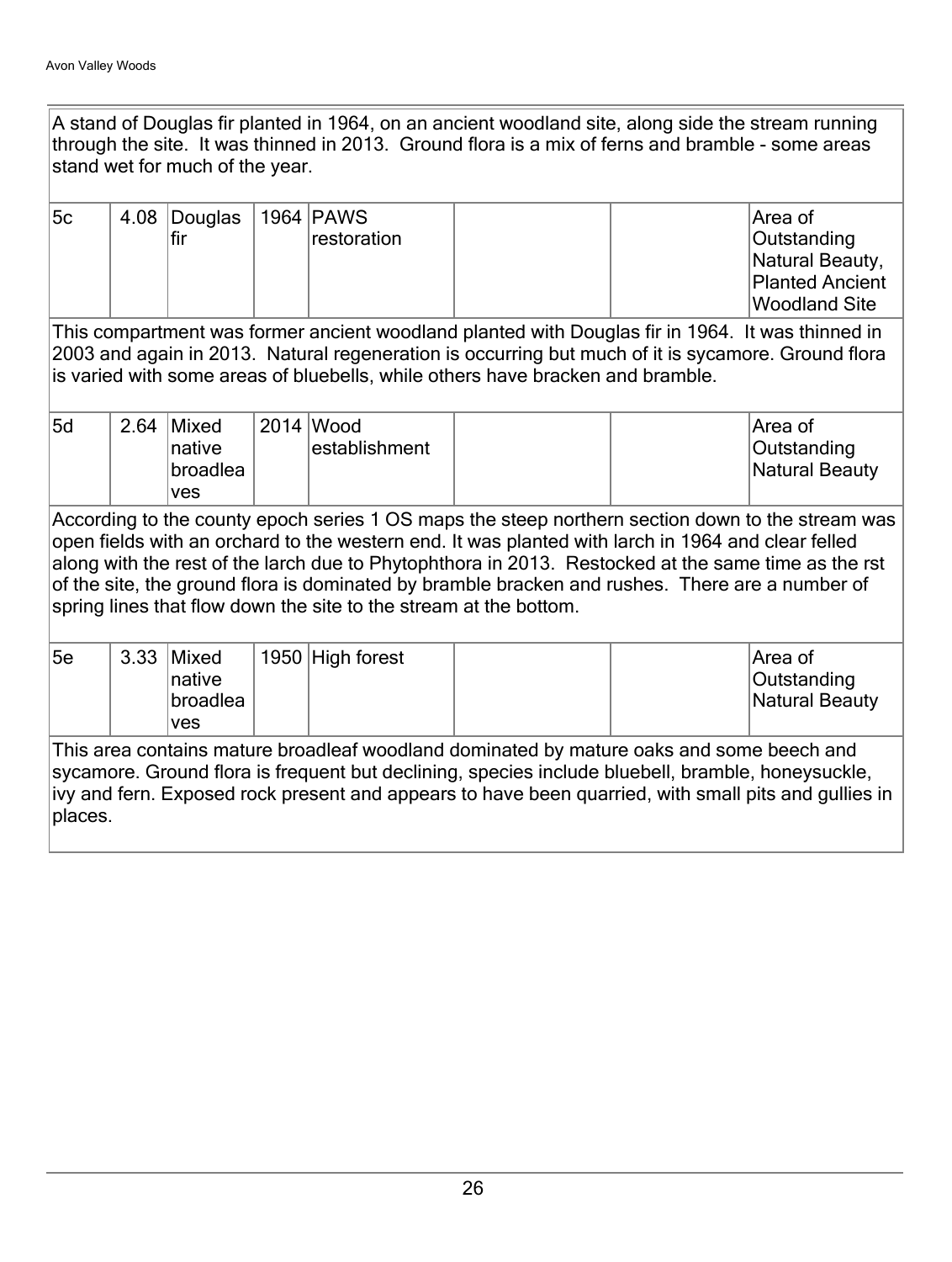# Appendix 2: Harvesting operations (20 years)

| <b>Forecast</b><br>Year | Cpt            | <b>Operation Type</b> | <b>Work Area</b><br>(ha) | <b>Estimated</b><br>vol/ha | <b>Estimated total</b><br>vol. |
|-------------------------|----------------|-----------------------|--------------------------|----------------------------|--------------------------------|
| 2019                    | 4a             | Ride edge Coppice     | 0.20                     | 291                        | 58.3                           |
| 2022                    | 1a             | Thin                  | 12.95                    | $\overline{2}$             | 20                             |
| 2022                    | 2a             | Thin                  | 24.91                    | $\overline{2}$             | 40                             |
| 2022                    | 2 <sub>b</sub> | Thin                  | 2.70                     | $\overline{\mathcal{A}}$   | 10                             |
| 2022                    | 3a             | Thin                  | 23.70                    | $\overline{2}$             | 50                             |
| 2022                    | 4a             | Thin                  | 33.98                    | $\mathbf{1}$               | 30                             |
| 2022                    | 4 <sub>b</sub> | Thin                  | 17.60                    | 1                          | 10                             |
| 2023                    | 5a             | Thin                  | 6.77                     | 1                          | 5                              |
| 2023                    | 5b             | Thin                  | 1.09                     | 15                         | 16                             |
| 2023                    | 5c             | Thin                  | 4.08                     | 15                         | 61                             |
| 2023                    | 5d             | Thin                  | 2.64                     | $\overline{2}$             | 5                              |
| 2023                    | 5e             | Thin                  | 3.33                     | 6                          | 20                             |
| 2027                    | 1a             | Thin                  | 12.95                    | $\overline{2}$             | 20                             |
| 2027                    | 2a             | Thin                  | 24.91                    | $\overline{2}$             | 40                             |
| 2027                    | 2 <sub>b</sub> | Thin                  | 2.70                     | $\overline{\mathcal{A}}$   | 10                             |
| 2027                    | 3a             | Thin                  | 23.70                    | $\overline{2}$             | 50                             |
| 2027                    | 4a             | Thin                  | 33.98                    | 1                          | 30                             |
| 2027                    | 4 <sub>b</sub> | Thin                  | 17.60                    | 1                          | 10                             |
| 2028                    | 5a             | Thin                  | 6.77                     | 1                          | 5                              |
| 2028                    | 5b             | Thin                  | 1.09                     | 15                         | 16                             |
| 2028                    | 5c             | Thin                  | 4.08                     | 15                         | 61                             |
| 2028                    | 5d             | Thin                  | 2.64                     | $\overline{2}$             | 5                              |
| 2028                    | 5e             | Thin                  | 3.33                     | 6                          | 20                             |
| 2032                    | 1a             | Thin                  | 12.95                    | $\overline{2}$             | 20                             |
| 2032                    | 2a             | Thin                  | 24.91                    | $\overline{2}$             | 40                             |
| 2032                    | 2 <sub>b</sub> | Thin                  | 2.70                     | $\overline{\mathbf{4}}$    | 10                             |
| 2032                    | 3a             | Thin                  | 23.70                    | $\overline{2}$             | 50                             |
| 2032                    | 4a             | Thin                  | 33.98                    | 1                          | 30                             |
| 2032                    | 4 <sub>b</sub> | Thin                  | 17.60                    | $\mathbf{1}$               | 10                             |
| 2033                    | 5a             | Thin                  | 6.77                     | $\mathbf{1}$               | 5                              |
| 2033                    | 5b             | Thin                  | 1.09                     | 15 <sub>1</sub>            | 16                             |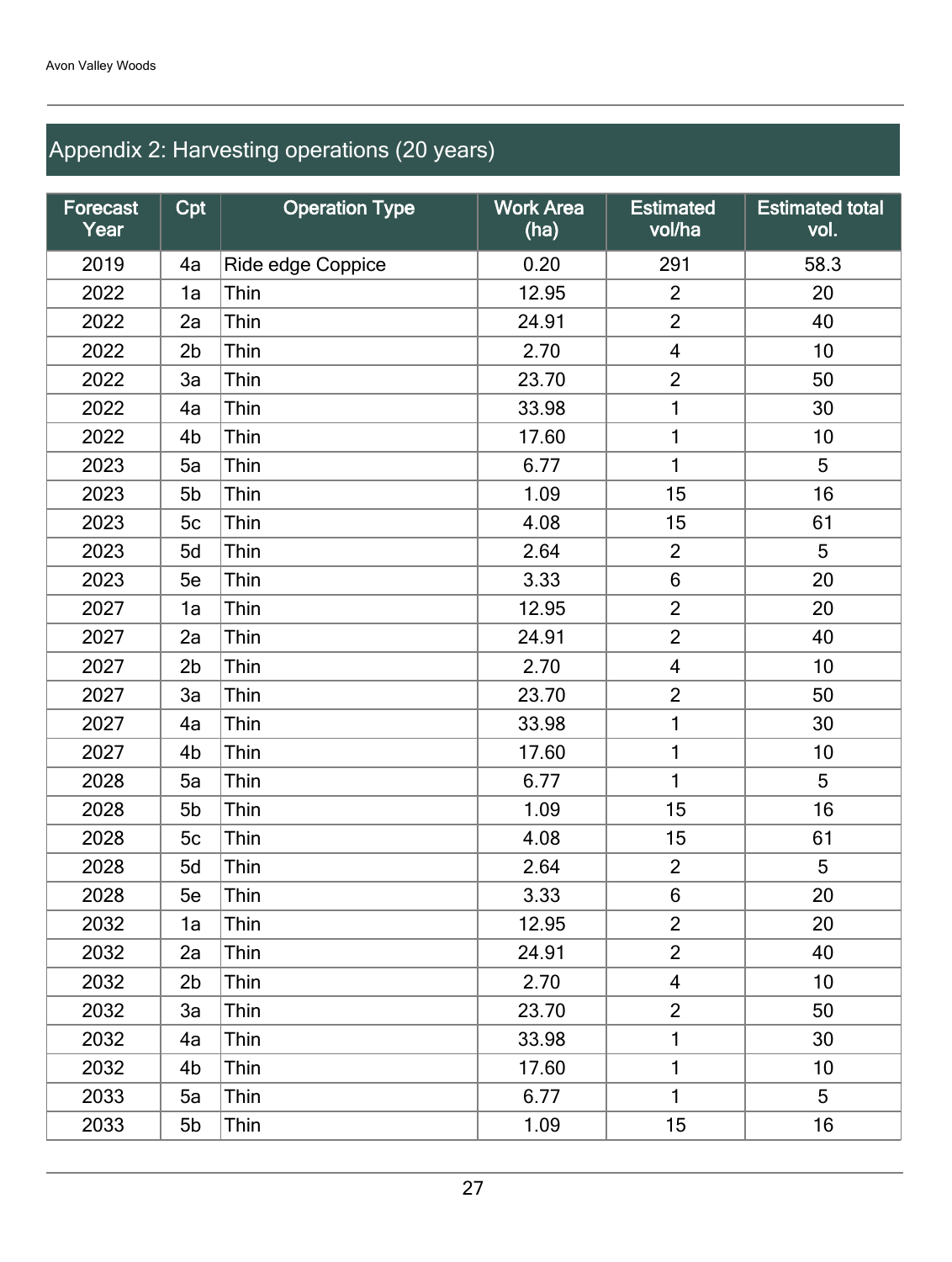| 2033 | 5 <sub>c</sub> | Thin | 4.08        | ⊌ | 6 <sup>4</sup> |
|------|----------------|------|-------------|---|----------------|
| 2033 | 5d             | Thin | 2.64        |   |                |
| 2033 | 5e             | Thin | ר כ<br>ວ.ວວ |   | n r<br>∠∪      |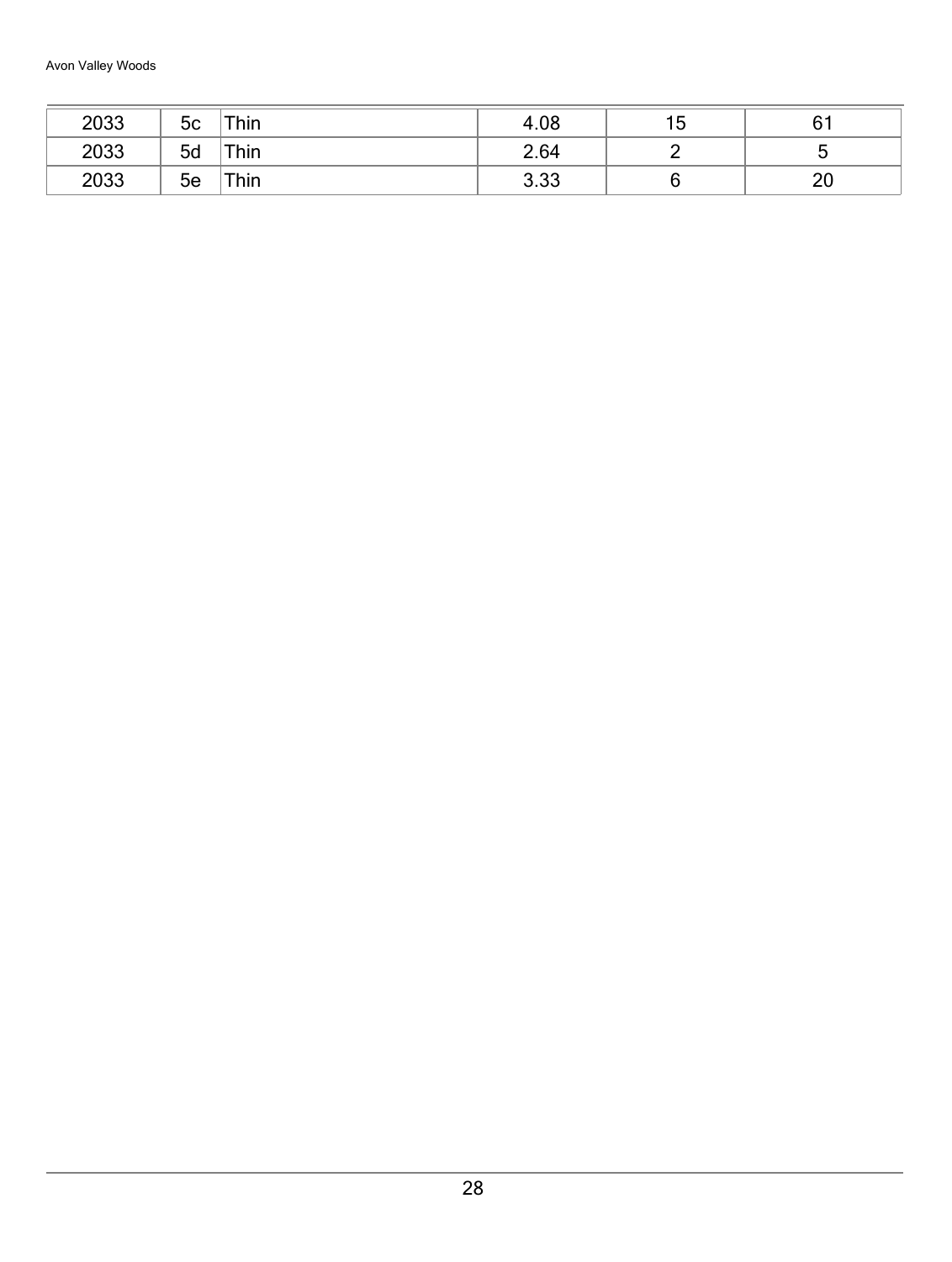## **GLOSSARY**

#### Ancient Woodland

Ancient woods are defined as those where there has been continuous woodland cover since at least 1600 AD. In Scotland ancient woods are defined strictly as sites shown as semi-natural woodland on the 'Roy' maps (a military survey carried out in 1750 AD, which is the best source of historical map evidence) and as woodland all subsequent maps. However, they have been combined with long-established woods of semi-natural origin (originating from between 1750 and 1860) into a single category of Ancient Semi-Natural Woodland to take account of uncertainties in their identification. Ancient woods include Ancient Semi-Natural Woodland and plantations on Ancient Woodland Sites (see below). May support many species that are only found in ancient woodland.

#### Ancient Semi - Natural Woodland

Stands in ancient woods defined as those consisting predominantly of native trees and shrubs that have not obviously been planted, which have arisen from natural regeneration or coppice regrowth.

#### Ancient Woodland Site

Stands in ancient woods that have been converted to plantations, of coniferous, broadleaved or mixed species, usually for timber production, including plantations of native species planted so closely together that any semi-natural elements of the understorey have been suppressed.

#### Beating Up

Replacing any newly planted trees that have died in the first few years after planting.

#### **Broadleaf**

A tree having broad leaves (such as oak) rather than needles found on conifers (such as Scots pine).

#### **Canopy**

The uppermost layer of vegetation in a woodland, or the upper foliage and branches of an individual tree.

#### Clearfell

Felling of all trees within a defined area.

#### **Compartment**

Permanent management division of a woodland, usually defined on site by permanent features such as roads. See Sub-compartments.

#### **Conifer**

A tree having needles, rather than broadleaves, and typically bearing cones.

#### Continuous Cover forestry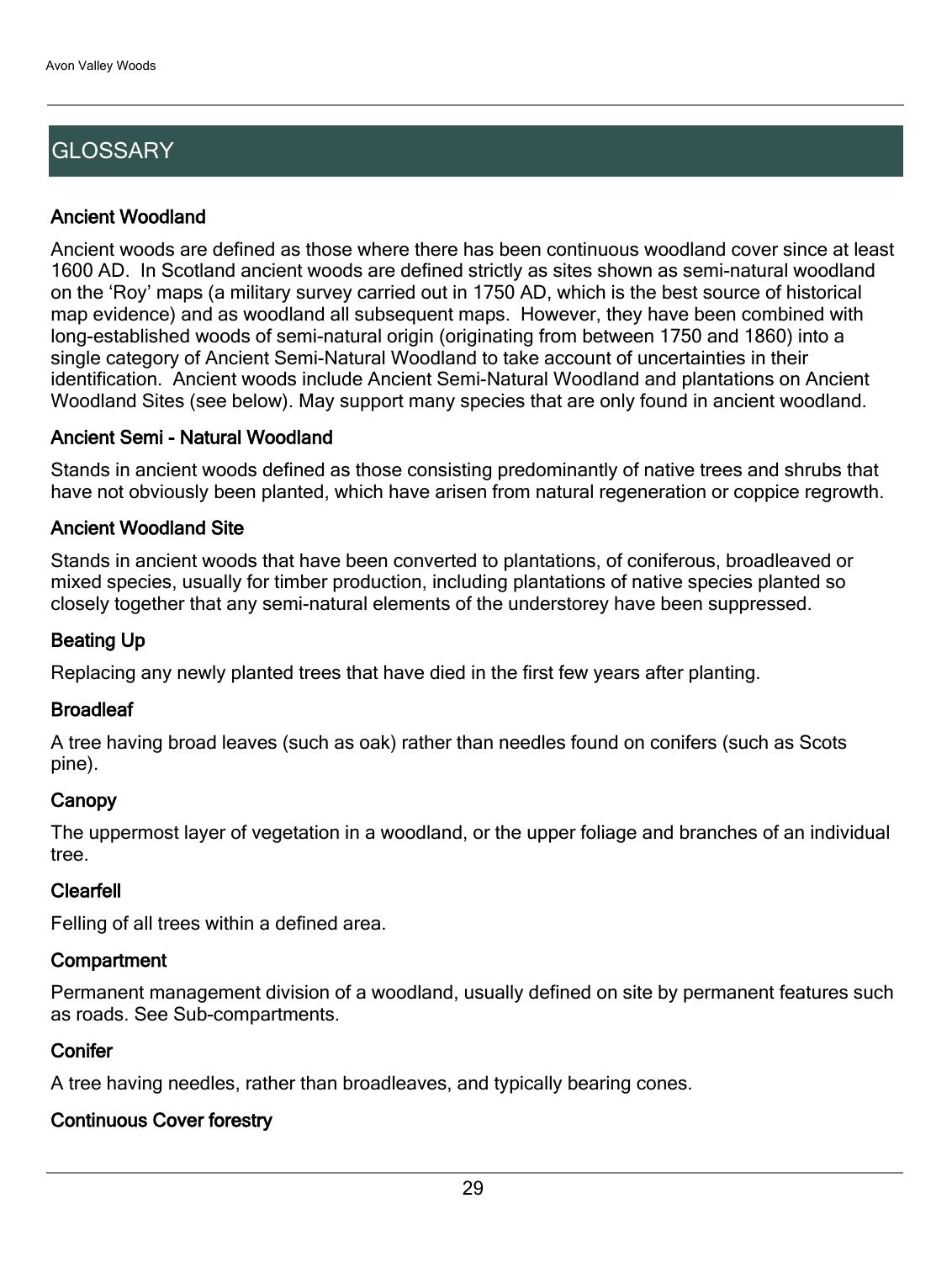A term used for managing woods to ensure that there are groups or individual trees of different ages scattered over the whole wood and that some mature tree cover is always maintained. Management is by repeated thinning and no large areas are ever completely felled all at once.

#### **Coppice**

Trees which are cut back to ground levels at regular intervals (3-25 years).

#### Exotic (non-native) Species

Species originating from other countries (or other parts of the UK) that have been introduced by humans, deliberately or accidentally.

#### Field Layer

Layer of small, non-woody herbaceous plants such as bluebells.

#### Group Fell

The felling of a small group of trees, often to promote natural regeneration or allow planting.

#### Long Term Retention

Discrete groups of trees (or in some cases single trees) that are retained significantly past their economic felling age. Operations may still be carried out within them and thinning is often necessary to maintain stability.

#### Minimum Intervention

Areas where no operations (such as thinning) will take place other than to protect public safety or possibly to control invasive exotic species.

#### Mixed Woodland

Woodland made up of broadleaved and coniferous trees.

#### National vegetation classification (NVC)

A classification scheme that allows an area of vegetation to be assigned to the standardised type that best matches the combination of plant species that it contains. All woodlands in the UK can be described as being one of 18 main woodland types (W1 - W18), which principally reflect soil and climatic conditions. For example, Upland Oakwoods are type W11, and normally occur on well drained infertile soils in the cooler and wetter north and west of Britain. Each main type can be subdivided into numerous subtypes. Most real woods contain more than one type or sub-type and inevitably some woods are intermediate in character and can't be properly described by any sub type.

#### Native Species

Species that arrived in Britain without human assistance.

#### Natural Regeneration

Naturally grown trees from seeds falling from mature trees. Also regeneration from coppicing and suckering.